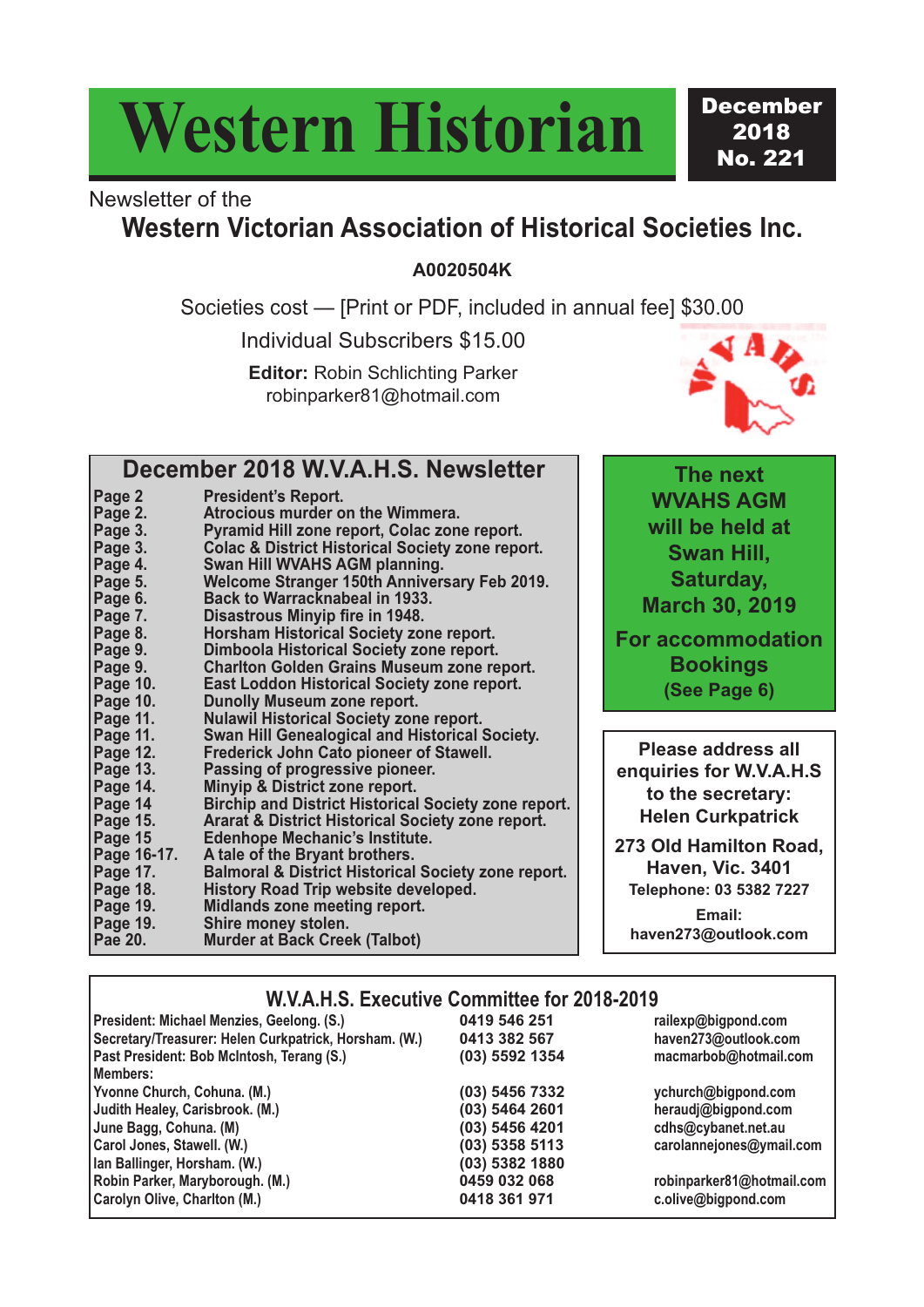| Our member groups are:- |                   |                             |                  |
|-------------------------|-------------------|-----------------------------|------------------|
| <b>Arapiles</b>         | Ararat            | <b>Ararat Rail Heritage</b> | <b>Balmoral</b>  |
| <b>Barham/Koondrook</b> | <b>Birchip</b>    | <b>Boort</b>                | Camperdown       |
| <b>Carisbrook</b>       | <b>Casterton</b>  | <b>Charlton</b>             | Cohuna           |
| <b>Colac</b>            | <b>Coleraine</b>  | <b>Dimboola</b>             | <b>Donald</b>    |
| Derrinallum/Lismore     | <b>Dunkeld</b>    | <b>East Loddon</b>          | <b>Edenhope</b>  |
| <b>Geelong S/W/Rail</b> | Glenthompson      | <b>Goldfields</b>           | <b>Halls Gap</b> |
| <b>Harrow</b>           | <b>Heytesbury</b> | <b>Horsham</b>              | <b>Hopetoun</b>  |
| Inglewood               | Kerang            | Koroit                      | Maryborough      |
| <b>Minyip</b>           | <b>Mortlake</b>   | <b>Nulawil</b>              | Ouyen            |
| <b>Port</b> Fairy       | <b>Portland</b>   | <b>Pyramid Hill</b>         | <b>Rainbow</b>   |
| Rupanyup                | <b>St. Arnaud</b> | <b>Stawell</b>              | <b>Swan Hill</b> |
| Terang                  | Warracknabeal     | Warrnambool                 | Woolsthorpe      |

**Note:** Send me your report [to fit half page ONLY] Word documents only, photographs .jpg (Straight emails can't be edited into the Western Historian either becomes unco-ordinated paragraphs)

For the couple of societies who don't have email — send a hard copy to the Secretary,<br>Western Historian, 273 Old Hamilton Road, Haven, Victoria 3401.<br>Long reports have to be edited to fit the space and may not contain what be relevant to your society.

### **WVAHS President's report**

I regret that I was unable to attend any of the Spring round of Zone Meetings due to prior work and other commitments. I gather that they were well attended and with good outcomes for all attending.

Planning is well advanced for the AGM to be held at Swan Hill in March 2019. I congratulate the organizers for being so well advanced with

arrangements and you should all have received the relevant details regarding the itinerary, venue and accommodation. Please assist everyone by placing the details in your diary and more importantly, respond with your booking.

Best wishes to all for Christmas and the New Year. **Michael Menzies, President.**

# **Atrocious murder on the Wimmera**

By a telegram received yesterday (November 9, 1863) by the Melbourne police it appears that a discovery has been made of human remains under circum-<br>stances clearly proving that a double murder of a most atrocious character has been committed on a highway

On the 16th of last month a licensed hawker named William Selby, accompanied by his hired man, John Bennett, left Pleasant Creek proceeding further back into the bush. They had with them a spring cart and a heavy dray loaded with the usual miscellaneous assort- ment of <sup>a</sup> bush hawker's stock known in this case to comprise a quantity of wearing apparel and a selection

of jewellery amounting to considerable value. It seems that nothing was known of them after their departure till their bodies were found at a place near Glenorchy. In the words of the telegram they were found "each tied to a tree and brutally murdered by an axe or tomahawk." Neither the carts the horses or the property have been found or heard of and there is no room to doubt that the unfortunate men were murdered for the booty they were possessed of. As appears from the circumstances given above the crime of murder was an unnecessary addition to that of robbery as when dis- covered, the victims were perfectly secured. <sup>A</sup> correspondent has favoured us with additional

particulars, and his account differs materially from the

above, in some material particulars besides giving a description of two men who are suspected of the bar- barity. The names of the murdered men are correctly given, and it is explained that they must have been de- tained some ten days with their carts by the floods in the creeks and gullies from proceeding on their way from Pleasant Creek to St. Arnaud.

Our correspondent writes, probably from a descrip-<br>tion given him by one who discovered the bodies that the victims were "tied to a tree gagged, and blindfolded and shot each through the head." And he adds that when discovered the corpses presented a horrifying spectacle having been partly eaten by ants and mag-<br>gots. He further says: "None of the goods were taken,<br>except a change of apparel which Selby carried for sale perhaps for the purpose of disguise." This seems odd.

As we have said two men are suspected who are thus described: "A thick-set man with sandy complexion and hair" and "a short thick-set man with fair complexion and black hair." Several of the inhabitants of St. Arnaud had mounted horses and scoured the bush in search of the supposed murderers and more would have gone if horses had been procurable. Some traces have been discovered, and the quiet and pretty little town was at the time of our correspondent's dispatch, in <sup>a</sup> ferment of expectation and excitement on the sub- ject.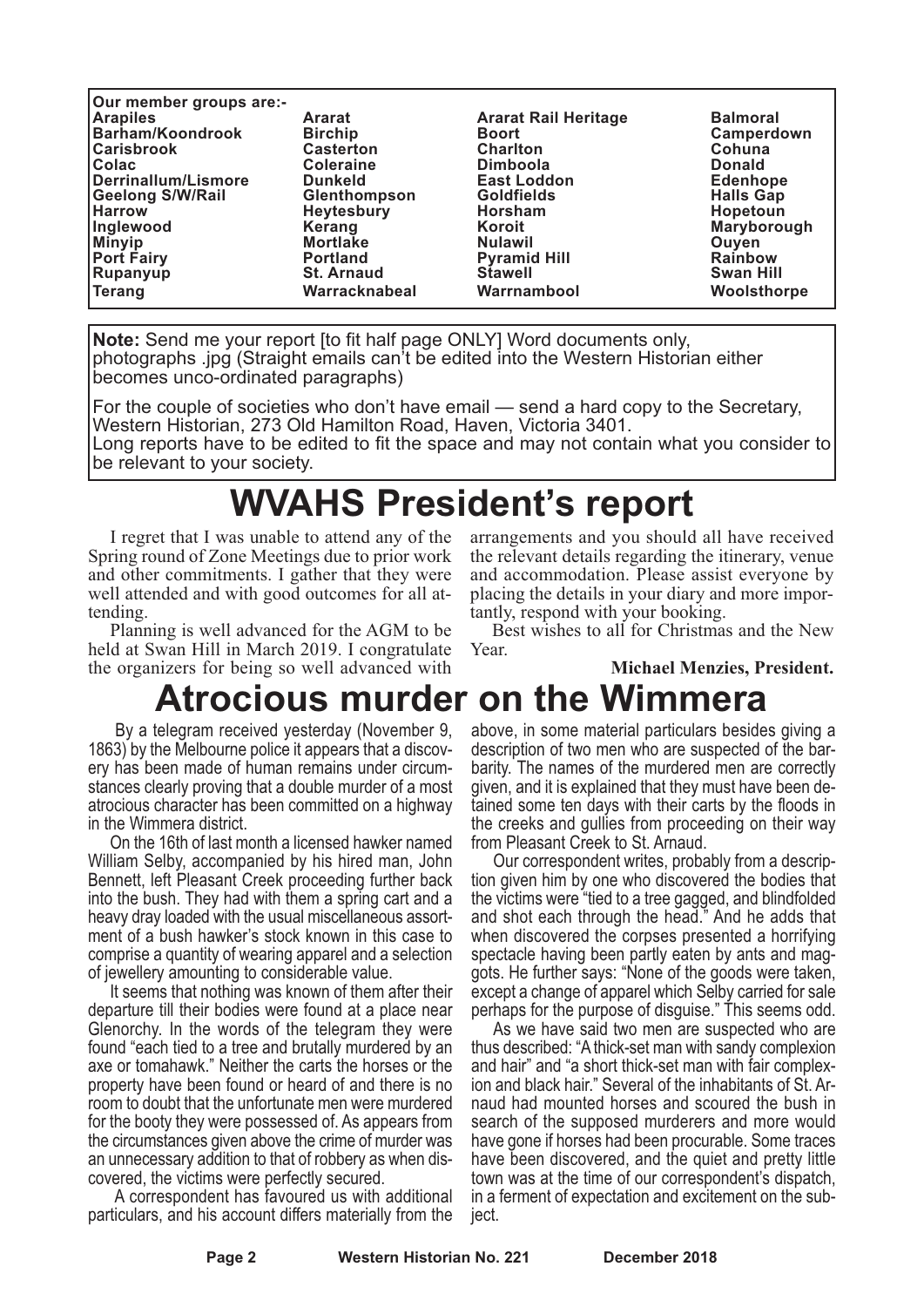### **Pyramid Hill & District Historical Society**

#### **Midlands zone report October 2018**

Thank you to Carisbrook for hosting the meeting.

Two of our members have been very busy cleaning and storing the glass slides taken by William Ferris used in his Lantern Projector. He travelled around Victoria showing his Lantern Slides and was away from his farm for many months at a time (getting behind with fencing in his selection and in danger of losing it until neighbours helped out.) The glass slides had been stored in Ern Ferris' garage and were very dirty. Great photos have been discovered and some have

been named. The other big project has been researching and collating information for a book of World War II "Happenings in the Pyramid Hill and District area." Much information was taken from the Pyramid Hill Advertiser, War Records on line, letters home to families and many photos were collected to see the book completed and printed.

Over 150 attended the book launch at the Memorial Hall. Loddon Shire Mayor Cheryl Mc-Kinnon welcomed everyone and invited Sharman Stone nee Bawden, Australian Ambassador for Women, to officially launch the book.

The book has been many years in the making and reflects on the letters home from World War II and many reports in the Pyramid Hill Advertiser of farewells, welcome homes and fund raising activities for the war effort in all the districts in the area served by the paper.

World War II returned servicemen from this area, Lloyd Mills and Harvey Bawden, had been recorded on video

telling in their own words, of what it was like to be in the war; the trials and tribulations they both had to endure. This was shown interspersed with information explaining what was happening during the war at the times they were speaking about and a pin could have been heard drop while this

played. The Boort Babblers led community singing of war songs ending with Auld Lang Syne then afternoon tea and a yarn

concluded <sup>a</sup> great afternoon. Margaret Williamson has completed her task of re- searching <sup>1920</sup> to <sup>1929</sup> farewells, land sales, clearing sales and she commented on how the town developed during this time with new buildings were erected.

Best wishes to all  $-$  sorry we will not be able to attend. this time.



**Harvey Bawden and Lloyd Mills with their World War II books.**

### **Colac & District Historical Society Inc.**

#### **Southern zone report October 2018**

The Annual Meeting in May 2018 saw all positions filled bara Minchinton livened up the event with an entertaining address entitled 'Money & Madams' centring on the recent archaeological dig in the Commonwealth Square off Lons- dale Street, Melbourne which was the centre of <sup>a</sup> flourishing brothel trade in the late 19<sup>th</sup> century.

Our winter meetings are held on a Saturday afternoon which enables some of our more elderly and wider district members to attend. We have reverted to evening meetings in September. Attendance has been steady at 20-25 members with informative programs provided by both members and guests

A highlight of the last six months has been two successful grant applications.

From Colac-Otway Shire, \$1010 for a new display case to feature our Aboriginal Heritage.

\$9000 from the State Government PRO towards cataloging, indexing, preserving and making more accessible the large collection of material from the Stock and Station firm J G Johnstone & Co. (established in 1883.) Engagement of professional help is providing the opportunity for a new group of members to work with an experienced collection manager

which we hope will have much broader benefits. Requests for information and photos are consistent both via the website and in person. We are open to the public on Thursday, Friday and Sunday afternoons. We have met a request for suitable historic photos to be utilized in a 3.5 x 1.5 metre mural behind the front desk on the new \$15 million Colac Police Station to be opened this month.

A much viewed part of our operation is the display windows which face into the foyer of the Performing Arts Centre. Currently we have a display by the Colac Lions Club who have just celebrated 60 years of service and another featuring Lake Colac when water levels were higher and it was a busy boating and recreation venue.

Robert Missen President Colac & District Historical Society Inc.

Email: colacanddistricthistoricalsociety@gmail.com

PO Box 154 Colac Vic 3250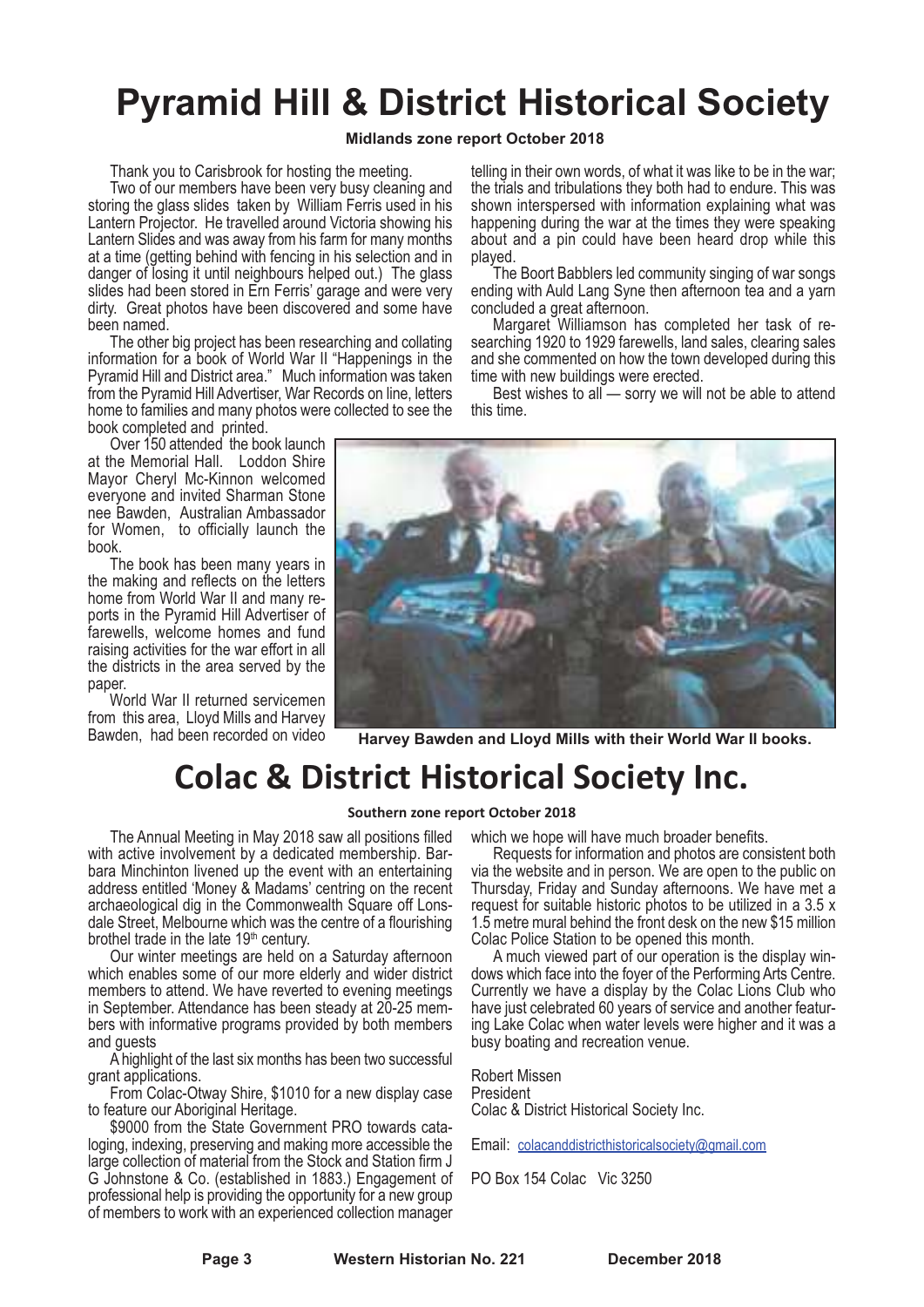### **WVAHS – Annual General Meeting**

**30th- 31st March 2019**

**Stradbroke Hall, Stradbroke Ave, Swan Hill**

*The Swan Hill Genealogical and Historical Society invites you to Swan Hill for the WVAHS AGM in March 2019. This is a great opportunity to catch up with what other groups are doing and discuss ideas and issues affecting your group.*

**Saturday 30 March** Registrations from 9:30am.

Welcome 10:15. Zone Meetings 10:30. Lunch 12:00 Available at venue. Executive Meeting. AGM 1:30pm. Afternoon Tea. Tour to be advised 3:30pm. Dinner Evening. Sunday 31 March. Morning Tour To be confirmed.

A Book stall will be set up and manned where groups can sell books. A price list and stock count will be required.

#### **ACCOMMODATION**

Ten accommodation suites are available at Stradbroke Hall. All rooms have ensuites with heating/airconditioning. There is a combination of bedding arrangements from Queen to King Single and combinations for \$100 per room. See the registration forms sent from Swan Hill Genealogical & Historical Society. There is a common dining room with kitchen facilities where everyone can meet for breakfast and cuppas.

Friday is only available if sufficient numbers, so peo-<br>ple booking 2 nights will have priority.<br>A deposit of \$50 is required for accommodation.

Registration and payment is required by 3rd March 2018.

Accommodation is subject to bookings on all rooms Bookings to Rhonice Graham on 0417 106 644 or Steve Pentreath on 03 5033 2954 or 0428 584 325.

#### **REGISTRATION FORM**

Western Victoria Association of Historical Societies Annual General Meeting Saturday 30th March 2019

#### **Venue: Stradbroke Hall https://www.stradbrokehall.com.au/ Stradbroke Ave, Swan Hill 3585.**

#### **Registration**

**Society Represented** ................................................

**Lunch(\$10) Dinner (\$32)**

Name .......................................................................... L/D .............\$...............

Name ........................................................................... L/D .............\$...............

| $L/D$ \$ |  |  |
|----------|--|--|
|          |  |  |
| $L/D$ \$ |  |  |

**Dietary Requirements Details**

|--|--|

#### **Registrations to:**

**Swan Hill Genealogical & Historical Society Inc PO Box 1232, Swan Hill, Vic shghso@hotmail.com Banking Details: Postal- PO Box 1232, Swan Hill, Vic 3585 Direct Deposit- NAB**

**BSB 083-874 ACCOUNT 04681 6232**

**Please use your name as reference**

#### **STRADBROKE HALL ACCOMMODATION**

On-location accommodation where the AGM will be held

#### **Off-street parking available Communal kitchen facility**

Room 1. D/bed. &. K/single.

- 2. D/bed. &. K/single.
- 3. D/bed. &. K/single.
- 4. 2 x K/singles Booked
- 5. Q/bed
- 6. Q/bed
- 7. 3 x K/singles. Booked
- 8. Q/bed Booked

— 9/9a Suite. Q/bed, K/Single, 2 x Singles Kitchenette,

T.V. (\$125) Booked

- $-10.$  Q/ bed
- 11. Q/ bed
- 12. Q/ bed

All rooms have ensuite's, airconditioning and heating. All available rooms are \$100 per night.

Friday is only available if sufficient numbers, so people booking 2 nights will have priority.

<sup>A</sup> deposit of \$50 is required for accommodation. Registration and payment is required by 3rd March 2018

Accommodation is subject to bookings on all rooms Bookings to Rhonice Graham on 0417 106 644 or Steve Pentreath on 03 5033 2954 or 0428 584 325

#### **PLEASE ADVISE ASAP OF YOUR INTENTIONS SO WE CAN CONFIRM THE ACCOMMODATION BOOKING.**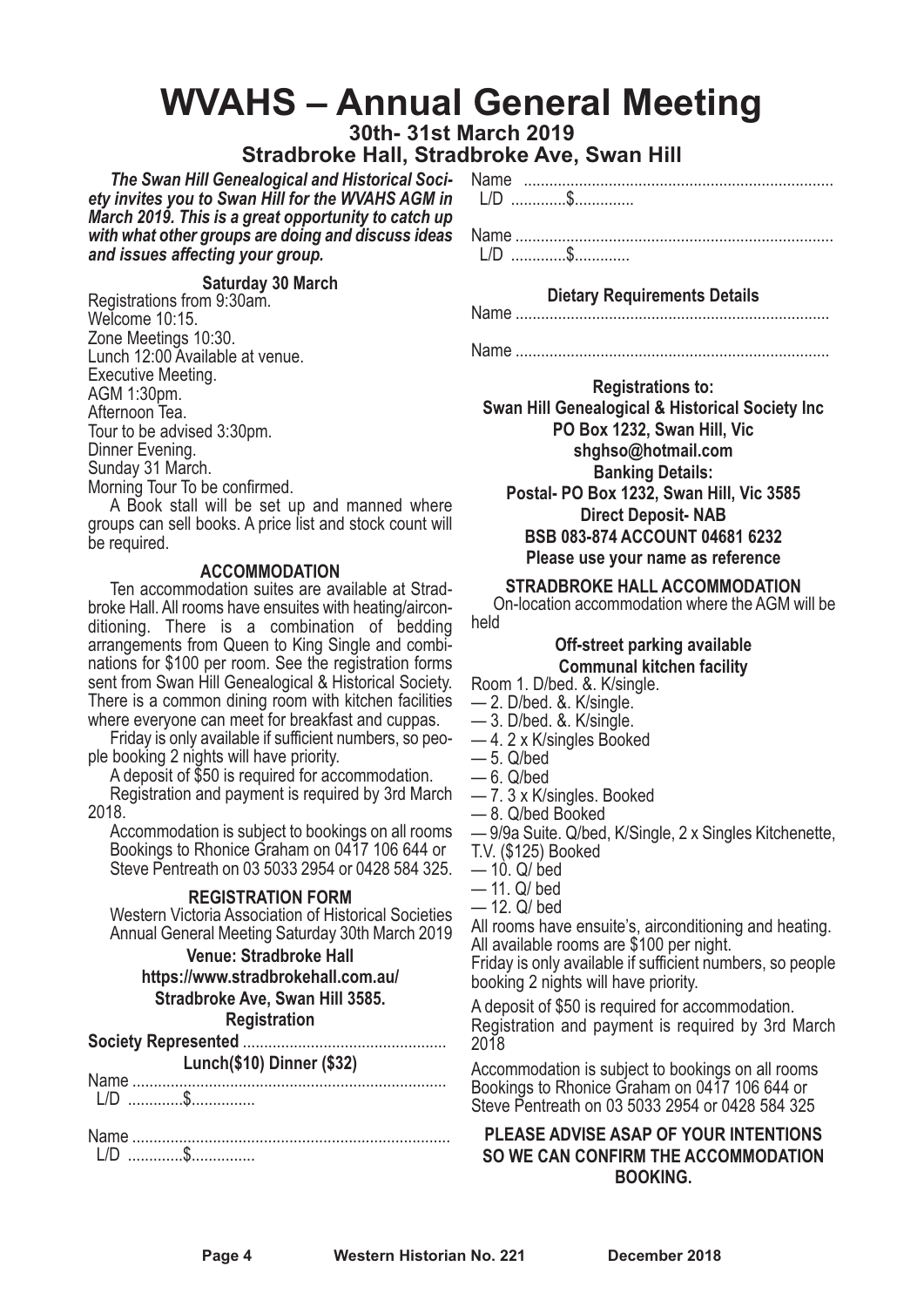# Welcome Stranger 150th celebration 5th Feb 2019

Tuesday 5th Feb 10.00 am guided walking tour at **Welcome Stranger Monument** Moliagul. 11.00 am talk and re-enactment of the Welcome Stranger photos.

Sat 2nd & Sun 3rd display at Dunolly Museum including the Welcome Stranger scales on loan from NAB Museum. Also display of photos and other items relating to the Welcome Stranger nugget.

Goldfields Historical & Arts Soc (Dunolly Museum) 75 Broadway, Dunolly. Further details 0428178669

**Page 5 Western Historian No. 221 December 2018**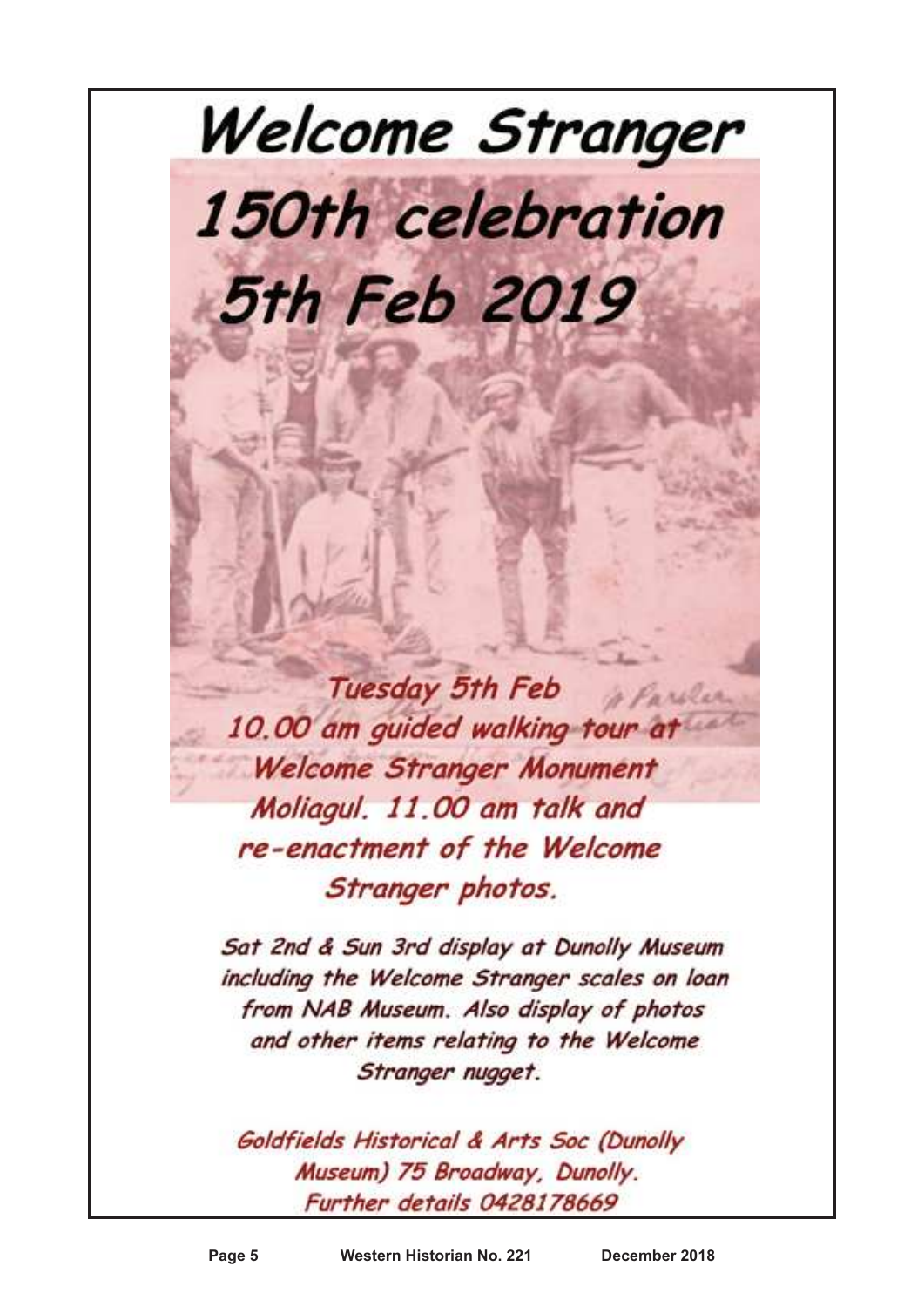### **"Back-to" Warracknabeal 1933**

The invasion of visitors to Warracknabeal for the "back to" celebrations commenced in earnest on Wednesday, March 1. For some days previously isolated "comebacks" dribbled in by car or train but the big influx was on that day. The main body came by special train from the city and elaborate and extremely efficient arrangements were made for the comfort of the travellers on the journey and for their reception at Warracknabeal.

The train organiser (Mr. G. Smith) kept the local organisation in touch with developments during the day and forged the links of organisation which led to ultimate success in handling the big project. As the time of the train's arrival  $-5.\overline{4}5$ pm  $-$  drew near the scene at the station was an unforgettable one. Organised by the transport committee — another body which did fine work — a great number of car owners, ready to transport the visitors to their lodgings, drove their vehicles to their allotted places until the area adjacent to the station was a veritable sea of vehicles — all carefully shepherded in orderly formation numbered and ready to function.

As to the people: It seemed that all Warracknabeal was there, so great was the crowd. The wise precaution had been taken of closing the station platform and thus the mass of the crowd was concentrated outside. Some were relatives, some friends and some just sightseers; and yet all were justifiably curious to see the culmination of months of organisation or to catch first glimpse of a well-remembered face. Busy officials hurried about putting on the final touches; transport arrangements were completed; curious small boys were removed from the tops of the station hoardings; it was a memorable sight. And then came the whistle of the train bearing its load of visitors for the great re- union. As the train steamed slowly into the station, which had its allotted shore of decorations, the War- racknabeal Band under the baton of Mr. B. Barnett

struck up the old tune "Home Sweet Home". It was appropriate that it should be to such an ac- companiment that former residents once again came

**Special thanks to the Warracknabeal Historical Society for hosting the Wimmera zone and executive meeting on October 27. It was a great effort and am sure was thoroughly enjoyed by all. I, for one, will return for another visit in the coming months. The displays in the Society rooms were of great interest as was the Warehouse.**

to the town the scene of past joys, sorrows, disappointment and what not. Only members of the executive, police and a few officials were on the platform and quickly and quietly the passengers numbering nearly 200 filed out and, without the slightest fuss, were shown to the car waiting to take them to their homes.

#### *Reception to visitors* **Great crowd assembles**

In glorious sunshine, tempered by a cool southerly breeze, a reception was tendered to the visitors on the steps of the Shire Hall on Thursday morning, March 2<sup>nd</sup>. With the flags fluttering bravely in the streets nearby the decorations of the civic hall and the varied colours of the ladies' hats and dresses the scene was a delightful one as the great crowd assembled at 11 o'clock. Seats were provided for elderly visitors but the majority were willing to stand in the pleasant sunshine while the brief ceremony took place. The president of the shire (Cr. W. Pendlebury) presided.

Speaking on behalf of the citizens of the town and district Cr. Pendlebury extended a cordial welcome to all the "comebacks". Some had been away a long time; others not so long; but he hoped that all would find here the welcome and friendship they expected and that their visit would be a memorable one. It was to be a week of recollections. Most of them would get as close as possible to the days of their childhood looking back on their early association with the district.

# *The closing scenes*

**Special train departs**<br>"The end of a perfect week" said someone at the station on Thursday morning when the special rail motor, packed with its load of happy "comebacks" homeward bound, set out on its journey. The station was crowded with a happy throng, some returning thanks for hospitality, others saying last good-byes, others just looking on at the closing scenes of a most memorable period in the history of Warracknabeal and district. Just prior to the departure of the train an im- promptu "conductor" started "Auld Land Syne" and the old refrain proved a fitting finale to a great week. Amid cheers the train pulled out leaving behind relative and friends with the satisfaction of a job well done. Many other visitors went by car; and still others remained for yet another week or two in the old surroundings. Thus the curtain falls on the great event.

**1933 news items from the Warracknabeal Herald.**

**Editor.**

**Swan Hill accommodation for the A.G.M. meet is now open For bookings: Rhonice Graham on 0417 106 644 nirfg@hotmail.com or Steve Pentreath on (03) 5033 2954 or 0428 584 325 loi@live.com.au (Please advise as soon as possible so we can confirm accommodation booking.)**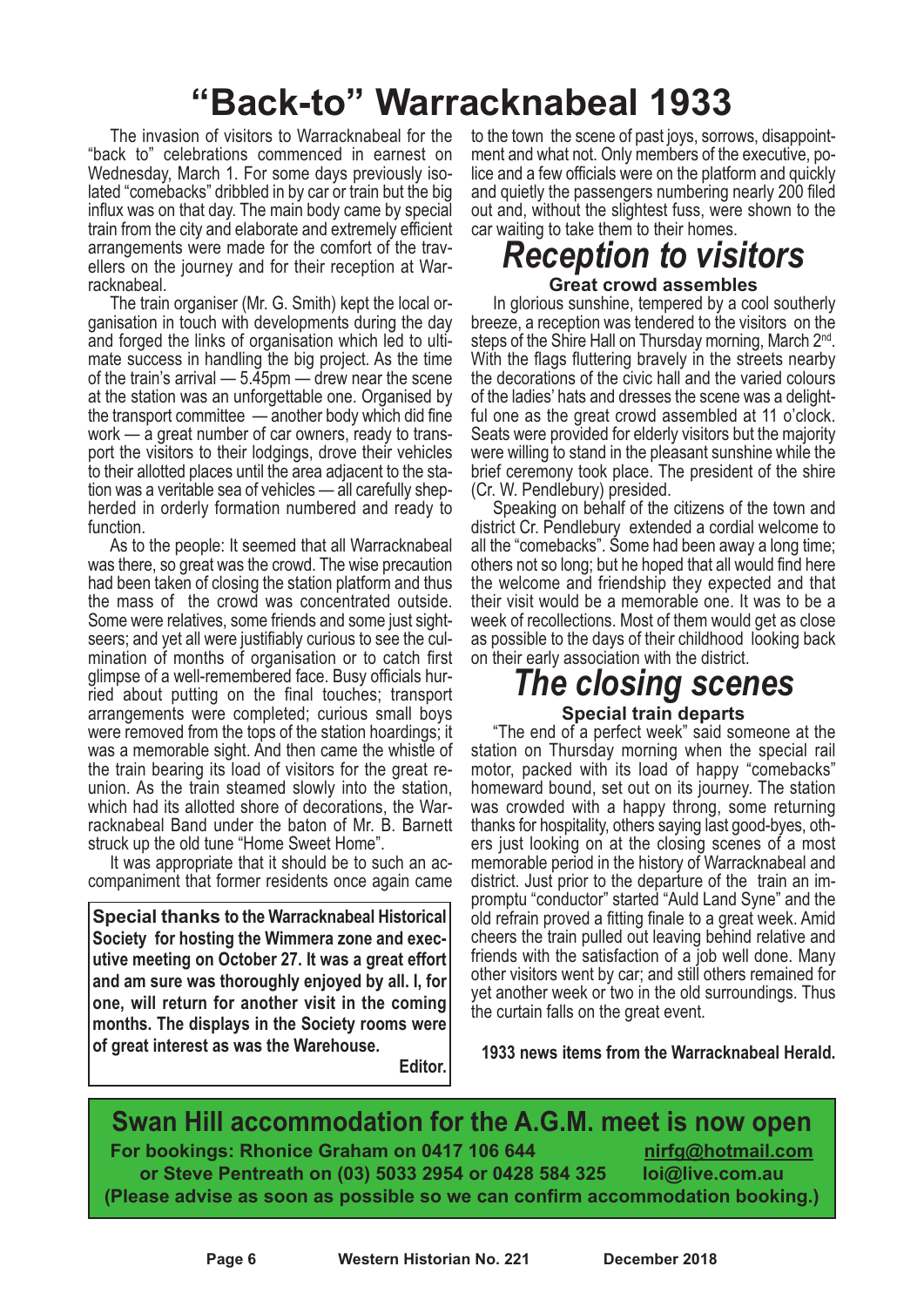### **Disastrous 1948 fire at Minyip**

**Disaster struck Minyip on Australia Day, January 26, 1948. On January 27 the paper reported as follows:**

### **Three shops and two dwellings destroyed**

#### **Damage estimated at over £10,000**

One of the most disastrous fires ever experienced in Minyip occurred in Main Street on Monday afternoon when three shops and two dwelling houses were completely gutted. The damage is estimated at over £10,000 and it was only through the strenuous efforts of the fire fighters that the whole block of business premises on the north side of Main Street from the Commercial Bank corner to Foundry Street was not destroyed.

The outbreak started at 2 pm in some grass at the rear of Mr. S. R. Toll's business premises and was no- ticed by some men who were playing tennis at the Prresbyterian courts.

With the aid of bags they got the fire practically under control but it ignited a palm tree at the rear of Mr. E. Janetzki's private dwelling. The tree flared up and set alight to Mr. Janetzki's house. The alarm was given by Mr. A. Penny but some of the Minyip firemen were away attending a demonstration and the fire pump was brought to the scene by volunteers. However they could not get the pump to work and an urgent call for assistance was sent to the Warracknabeal, Rupanyup and Murtoa brigades. By the time these brigades had arrived the fire had a good hold and had spread to Mr. Toll's shop and also Mr. Janetzki's shop.

The blaze was threatening premises occupied by

Mr. Webster and Mr. Gierke who started to remove their furniture and personal belongings. However the wind changed and the fire swept back and the premises formerly owned by Mr. E. V. West caught fire. The private dwelling occupied by Messrs. Patterson and Hahne and Mr. Patterson's bakery were gutted and the blaze reached Mr. Hahne's butcher shop where it was checked.

The heat was so intense that the window of Messrs. Penny Bros. Newsagency opposite was cracked and some furniture stacked in the street caught alight. Sparks from the blaze were carried some distance away and caused minor outbreaks in different parts of the street. Palm trees at Mr. S. Baker's and Mr. Brady's premises, some grass at the rear of the Union Bank and a shed at the rear of Mr. Baker's shop were set alight. These outbreaks were quickly got under control before any damage was done.

The fire is alleged to have been caused by some small children playing with matches and the damage caused by it is estimated at over £10,000. All the occupants of the buildings suffered heavy losses and some were successful in saving only a small proportion of their shop fittings, personal belongings and furniture. One of the heaviest losers was the Patterson family who, besides having their business destroyed, lost all their furniture and personal belongings. Mr. Hahne also lost all his furniture. It is believed that the buildings were covered by insurance.

Firemen and volunteers did a splendid job and battled hard against tremendous odds. One volunteer, Mr. "Paddy" Boyd, had the misfortune to have his hand cut with broken glass but he continued on with the job de-<br>spite his injury



**Remains of buildings in Minyip.**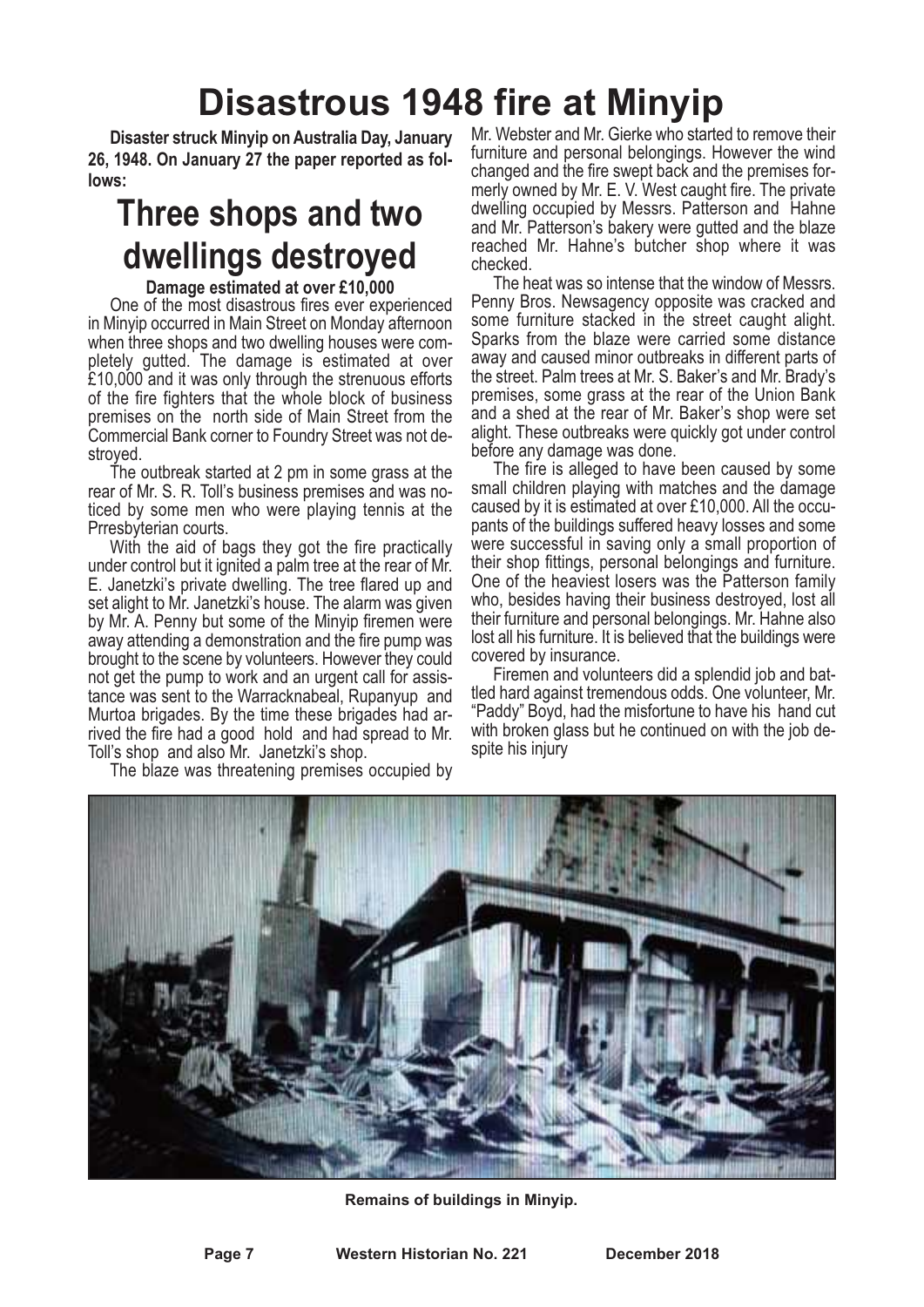### **Horsham Historical Society**

#### **Wimmera zone report October 2018**

Looking back to September <sup>2017</sup> the Horsham So- ciety started <sup>a</sup> monthly trial of <sup>a</sup> Historical article in <sup>a</sup> Friday's edition of the Mail Times beginning with a story about the Caltex Roadhouse; this has been followed by don Power showground memorial gates, Church of Christ, Wirraway, the Butter Factory (now used for Table sham Show and Lubranizki's. All members are invited to contribute to this project about a 400 word article and a photo to illustrate the article is required. Feed-back identifying people in photos is a way to get the public

Barry Clugston has given us a collection of about 100 tapes of interviews and we have plenty of guest speaker tapes to type up. We plan to digitise the tapes and type them up; some will be used in future DVD projects however, with only one machine available to tran-<br>scribe the tapes and plenty of volunteer time needed<br>to type them up, this will not be a quick project.

Hundreds of photos have been given to us by former Mail Times photographer Ian Ward covering photos used in the WMT from 1960 to 2002. 600 portraits have been inputted to the HHS database. Hundreds of neg- atives taken by professional photographer Brian Murray over the years have been stored in files for future pro-<br>cessing. <br>A History talk at SS298 on early settlement was

given by Rod and a Lutheran School Street walk was conducted by Helen and Wendy. A Lutheran School class attended our rooms on two separate occasions for parts 1 and 2 history presentations.

A recent project was assisting the Horsham Show to prepare for their  $140<sup>th</sup>$  Show by allowing them to use our photos and video for an audio visual production to be screened at this year's Show.

Our Society digitised a Super 8 sound film taken forty years ago at the Centenary Show by Ian Ward. This is now on DVD. The Historical Society's screen and projector was used to show the DVDs. The HHS will sell DVDs of our photo compilation. We have also copied the Show photo collection and the Lance Trigg collection of photos for our database giving the Show an off-site back-up for all their photos.

History Week at our October meeting was used to show unidentified photos from our database using a DVD player and large screen then noting names on a sheet corresponding to the photo number. Photos prior to <sup>1930</sup> were not readily identified. The following Sat- urday <sup>a</sup> street walk was held and later <sup>a</sup> DVD of Hor- sham memories was played. The local papers were given details of the events but putting in <sup>a</sup> write-up with- out the Society paying for an Advert is not high on their list. In future I think working with a reporter and aiming at an article with a photo each week for two weeks before the event may be more successful.

Our database continues to increase thanks to all those assisting with the inputting and processing of data. Members and volunteers have also been busy scanning photos with the new scanner in the Library. The Tuesday morning group of Lindsay, John Barr and Bob Kirsopp have been busy organising hundreds of photos ready for computer input. Lindsay has been busy archiving current acquisitions and updating library<br>and other data.

Successful grant applications have been from the HRCC towards Binding copies of the WMT and the HSCC towards the purchase of a replacement video camera to record guest speakers and interviews with local identities. The camera is now in use for videoing guest speakers and has been used for interviews of Ian Ward and John Barr. A moving video along Firebrace Street has been recorded. A similar movie was taken from a moving car in the 1920s by Jack Sharry on 9.5mm centre sprocket Pathe film. The Society sent that film to Sydney to be digitised as no projectors for

Daughters of former Horsham Historical Society president the late Clive Smith have made a generous donation to HHS which will help towards binding WMT

newspapers plus video and other projects.<br>Publicity has been sought using the weekly commu-<br>nity noticeboard in the Wimmera Mail Times with open-<br>ing times and contact details as well as liason with the

ABC, Community and 3WM radio. Research inquiries have been handled by Janet and Sandra; Sharon and Robert have been responsible for the Society finances. Wendy has been kept busy with monthly articles for the WMT and producing the quarterly Historian, in her "spare" time helping with research.

Jim has been organising guest speakers and promotion on the radio as well as handy man jobs. Bob and Kath have been scanning photos, Cheryl and Dino on computers inputting and Jacquelyn behind the scenes several days a week organising secretarial details, inputting and backing up computer data. Sue has dealt with computer issues as well as backing up data. Don and Barry have helped with the newspapers. Lyn and other volunteers have been typing from handwritten records or audio tapes.

Weekly tasks have been scanning of photos for input as well as adding records, filing acquisitions and museum items, updating databases so everything is searchable on four in house Historical Society comput- ers. Weekly backup of electronic data including photos and other records goes onto several portable hard drives normally kept off site by different members un- less in the building for updating.

**Rod Jenkinson, President**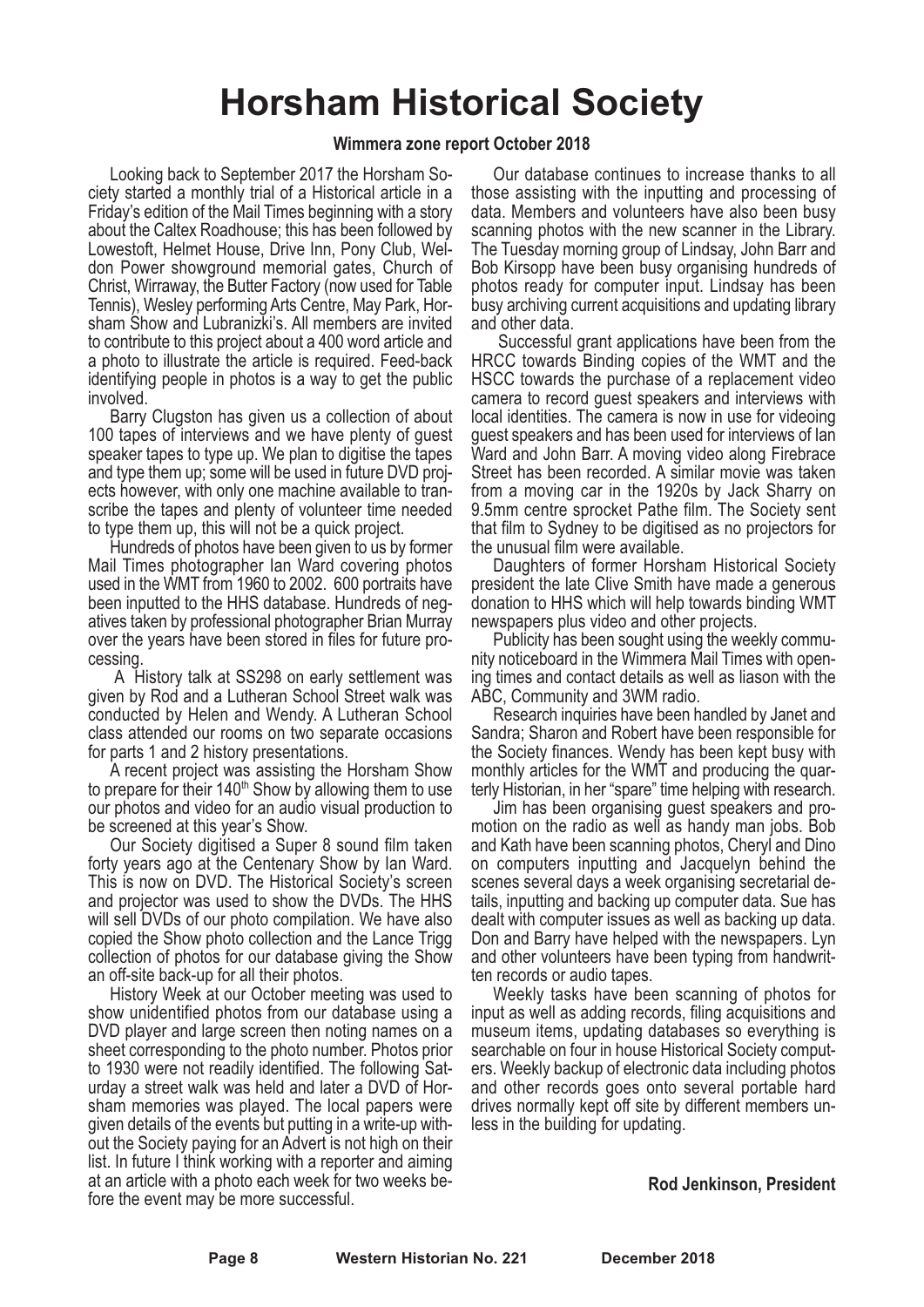### **Dimboola Historical Society report**

**Wimmera zone report meeting October 2018**

Hi fellow historical society members

We have been quite busy at the society this year. This is my second year as secretary and I find myself getting more confident at my job.

We celebrate our 50th birthday this year and have organised a special dinner to be held in November. The courthouse and print museum will also be opened and a slide show on early Dimboola is to be held over the weekend.

In August we were involved with Nicole Miller of the Wimmera Health Care Group who gained some funding to hold a photographic workshop with our community youth. The theme was "My Town through My Eyes" and the Print and Courthouse museum were used for the photography. A public photographic exhibition was held and members were invited. It was very interesting to work out where the pictures were taken and was well received.

Many groups from far and wide are coming to the print museum which is proving very popular our print boys are being kept very busy. The large poster size Dimboola Regatta fliers and the Wimmera Mallee Pioneer long weekend publicity fliers are also produced at the museum using the letterpress machines.

We now have a four tiered display cabinet for our members to showcase their own collections on a monthly basis. It has proved popular. So far we have had teapots and cup saucer and plates, vintage heirlooms, model ships and even Tassie Devils from the cartoons.

There are many requests for family research coming in and Saturdays are still our catch up days with many members enjoying our shared luncheons.

> **Mandy Myers Secretary. D&DHS.**

### **Charlton Golden Grains Museum**

**Midlands zone report October 2018**

Well what a busy few months we've had. The museum hosted the play 'Mud & Blood' about Pompey Elliott in June. This was a huge risk due to the \$15,000 price tag. However, with an anonymous donation of \$8,000 and a grant from the Victorian Veteran's Council of \$4,000, we proceeded. It was a huge success considering it was held on a Monday in winter. Over 200 people attended from all over the district. Thankyou to all the folk who came along from neighbouring museums. Ross McMullin's talk about Pompey was a

bonus and was very enjoyable. In August we joined with the CWA to host <sup>a</sup> bridal parade. It featured over 70 outfits dating from 1902 until 2018. It was held at the Rex Theatre and the stories of each wedding were told and a photo of the bridal party displayed on the movie screen. Over 200 people attended and it was a terrific fundraiser for both groups. It was, however, a huge job to organise and not something you'd want to do too often. We have since been donated some older wedding dresses and will create a display in our mannequin showcase.

We are currently enrolled in the MAVic accreditation program and we thought we still had at least 12 months to complete all the tasks. As it turns out our submission is due in April and we have been a little slack due to lack of numbers. So the race is on to get everything done. Our priority was to work out what items were lost in the flood but we still haven't finished going through our catalogue. Some items are still in our secretary's barn and others are stored in the old Wesleyan Church. They've been there since before the flood and are in various states of decay and rust but there are still many good items in there worth salvaging.

Our negotiations to officially use two of the disused Uniting Church buildings (one is the church mentioned earlier) is progressing extremely slowly after four years of negotiations. The fact that we want to repair the two buildings (they both need new floors) at our own cost doesn't seem to have registered — you'd think they would jump at the opportunity. Hopefully something happens soon as we are desperate for more storage space. Our existing storeroom is like a Tetris puzzle. Every time we add something we have to rearrange half

the contents. We have another new volunteer who is delightfully enthusiastic and very skilled. She is the new manager of the caravan park and is married to a former local who's returned home. Diane jumped right in within days of her arrival in Charlton and has already spent several days at the museum cataloguing. Of our eight active members five are aged in their early to mid-60's so we are a 'young' group.

On November 11<sup>th</sup> we are taking part in the Remembrance Day activities which will be held just outside our museum. The museum will be open for free all day, and after the service, there is a BBQ and the Charlton/Wycheproof Band will play in the Rotunda in the afternoon.

A section of our ceiling has to be replaced due to white ants. The Buloke Shire have committed some funds but we have to come up with the rest. We have been running a fundraiser to help raise the \$10,000 we need. If the work is not done soon the museum will have to close due to safety reasons.

One of our biggest sources of income is printing as Charlton does not have a Resource Centre. Charlton have just recently received funding to set up a Neighbourhood House in Charlton so printing will be done there in the future. Whilst we'll miss the income we won't miss the time taken up undertaking the work.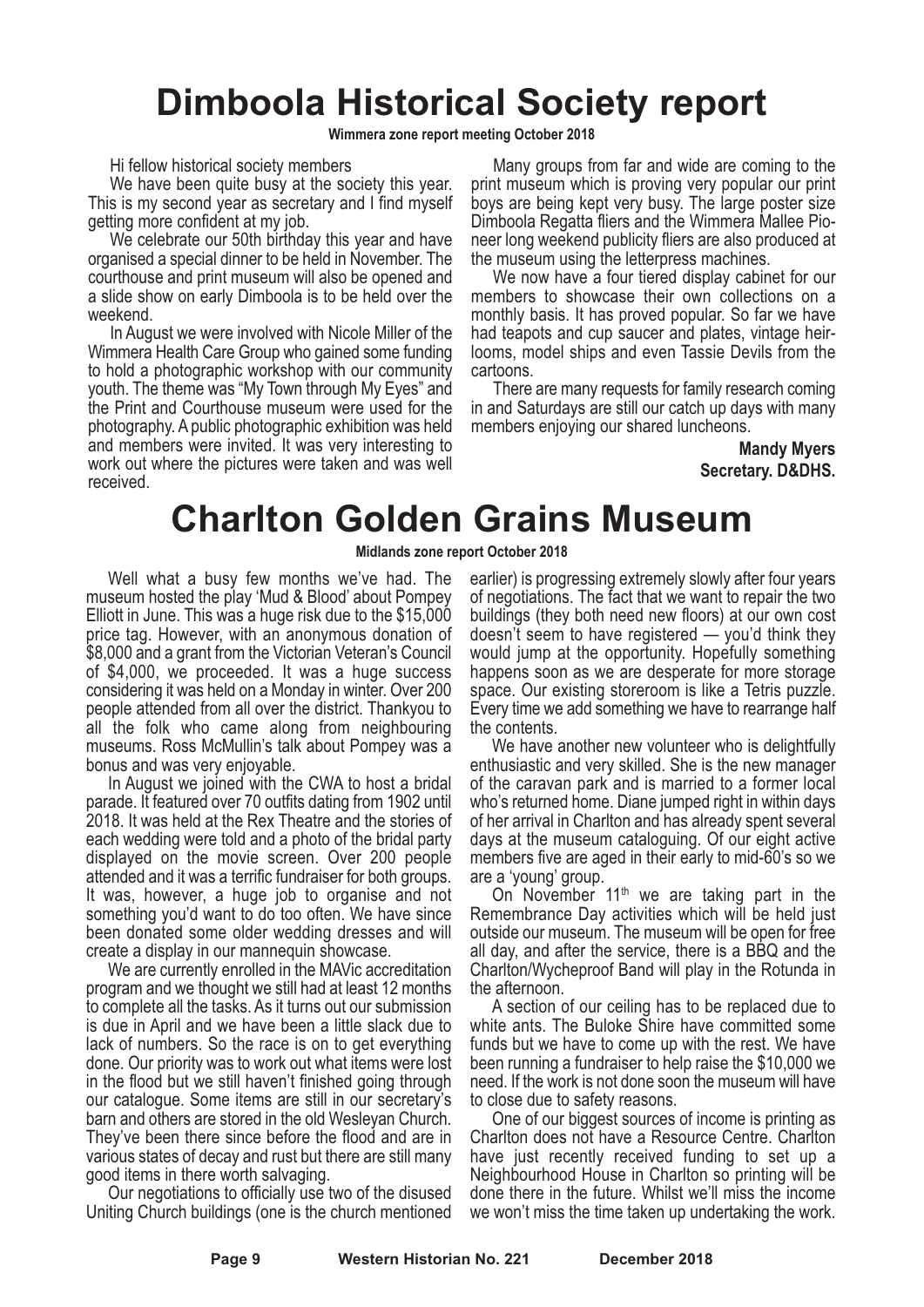### **East Loddon Historical Society Inc.**

**Midlands zone report October 2018**

Thank you to Port Fairy Historical Society for hosting the AGM and Zone meeting in April. It was a treat to see that part of the world. And Thank you to Carisbrook

for hosting today's meeting. East Loddon Historical Society have been busy working with the East Loddon P12 College to finalize their long awaited project to recognize WW1. They kept pursuing grant applications and eventually success eventuated with a grant from the Federal Govt. The Shire of Loddon recognized the significance of this project and have added more funding and site work assistance. This project recognizes the effort of the residents of the former Shire of East Loddon.

of the former Shire of East Loddon. Eight bollards are now being erected at the Memo- rial Gates in front of the East Loddon <sup>P</sup> <sup>12</sup> College and tells the story of the Great War (now known as WW I) and the East Loddon community. The students have been heavily involved in the research of the war effort and design of the bollards and led by <sup>a</sup> very enthusias- tic teacher Mrs Sarah Clare. The East Loddon Historical Society have identified

nearly all the soldiers and nurses who enlisted from the former Shire of East Loddon using the Shire of East Loddon Great War Memorial Board and the Memorial Monuments and Honour Boards from the Schools and districts that made up the Shire. Other names have been included because of the family connection to the Shire even though enlisting as far away as Sydney,<br>Western Australia and South Africa.<br>So far 326 have been recorded with possibly 13 at

this stage we are still trying to identify as to having a definitive link to the Shire. Misspelling and duplicates of names has been the challenge. An interesting snip- pet that emerged from this research showed that there were many young men who had recently arrived in Australia from England, were working on farms in the district then enlisted with the AIF and served under the Australian Flag. Most returned to Australia after the war. This bollard project will be linked to the East Loddon Anzacs website created by the East Loddon P12 College year 9 students. The official unveiling of these bollards is happening on November 9th.

Noel Ridge (of the Bendigo Trotting Club History Centre) came and shared the journey of John Peck — researching and writing the history of trotting races in the Bendigo area from 1850 to 1950 or a bit later. It is a story of many local families and fortunes won and lost in the trotting Industry. This Bendigo Annals 1850-1950 is an e book available only at the Goldfields Library Bendigo research centre and the Dingee Library

agency. <sup>A</sup> great resource for family historians. Volunteer numbers increased by one in the past six months so regularly have eight to ten people in atten- dance to keep the doors open with cataloguing, re- searching and cleaning. <sup>A</sup> review of items in the collection is beginning; the first to be reviewed were the collection of Ancestry and Family History magazines dating back many years. These have been donated to the local library agency for the whole community to access. We have a box or two of Power farming magazines that are not really within our collection guidelines. If there are any suggestions on what we could do with

them please let us know. <sup>A</sup> recent research request on the Ponton family gen- erated <sup>a</sup> bit of interest because it has created another potential chapter to be added to the Serpentine Creek Station book of families who lived and worked on the Station. These families quite often get overlooked in the

history of the Stations. Up coming events: Two bus tours organized by the Loddon Shire are at the end of this month and early No- vember and then the first of, hopefully, more to come as an initiative and organized by the newly formed CWA Dingee branch. A rail/bus tour to bring city folk to the country is coming up at the end of November. A special carriage is being added to the train on the Melbourne to Swan Hill line. CWA guests are disembarking at Dingee in the morning and then a bus tour of the district and back on the train to return to Melbourne mid afternoon. The Historical Society have been asked to talk about the history/settlement and new industries opening up.

Planning has started (to recognize in 2020), the Centenary of the First Official Air Race that flew from Serpentine to the Melbourne GPO in August 1920. More information will be passed around through the Zone next year. Our AGM is being held on November 27.

### **Goldfields Historical & Arts Society**

**(Dunolly Museum) Midland zone report October 2018**

The Goldfields Historical & Arts Society has been busy. We have held historical tours to Bealiba, Mclntyres and Orville. These always create public interest and we often afterwards get new members.

We held an enquiry into the actual location of the 1851 Monster Meeting site. The evidence was compelling that Heritage Victoria were claiming the location at a different location.

A major task currently is putting in a ceiling in part of the back section of the Dunolly Museum.

We are looking forward to 5th February next year when we will be celebrating the 150th anniversary of the finding of the Welcome Stranger nugget at Moliagul. See details on page 5 of this newsletter.

*John Tully, President Goldfields*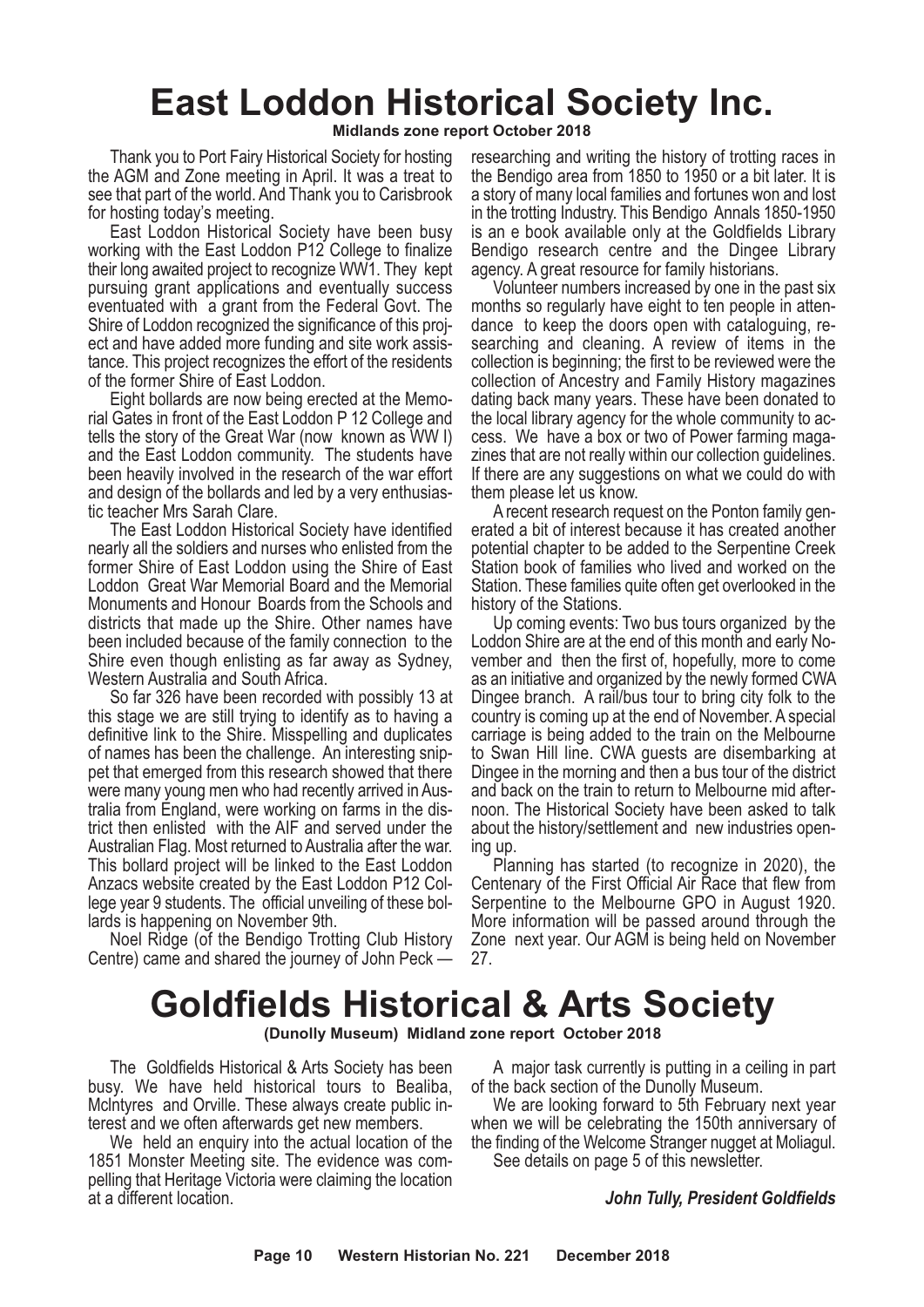### **Nullawil Historical Society**

**Midlands zone report October 2018**

1. Auchmore Museum hosted a Uniting Church service instigated by the Eastern Mallee Rural Parish on Sunday 29th April at 10:30am. The historical society members catered with a basket lunch afterwards. A project of the society is the restoration of the Estey organ in the church. The proceeds from this day (including donations) will contribute to the funding. An article was placed in The Guardian (Swan Hill) reporting on the success of this day.

2. The Boort Historical Society visited the Museum and the society catered with soup and sandwiches for lunch. There were about seven of them but they thoroughly enjoyed their guided tour and have made plans to bring another group back.

3. The society is pleased to advise that the Wycheproof Lions train donated to the historical society has been fixed up and ready to use. We have not had anyone at the museum to use it yet. The society was thrilled to be asked to put together some information for the Wimmera Mallee brochure being compiled.

4. A meeting was held early August and the main item on the agenda was the restoration of the Estey organ in the Winston Church. Wendy and Lex Spry have delivered the organ to a repairer in Ballarat and the plan is for it to be returned for use at the Nullawil Remembers Armistice Day Centenary Commemoration Service. The men have been busy putting a roof over the toilet and wash basin area and Ian Marquis is now putting a coat of paint on the inside. On Friday August 24th the society hosted Meagan McGregor from the Guardian, Swan Hill. This visit was a result of the article that had been in the paper. We had some community members attend to speak to Meagan. She spent the whole day and was very impressed with what she saw. She is writing an article for the Swan Hill magazine that is published each year for hotels, coffee tables etc.

5. Auchmore Museum had a visit from the photographer associated with the magazine Your Swan Hill. He spent over two hours at the museum and was very professional in his photography. The historical society has enlisted the help of Bree - Anna Poyner and has put a brochure together. The first draft passed the meeting and with a few minor changes our intention is to get a quote from Mallee printers to get them printed.

### **Swan Hill Genealogical & Historical Society**

**Midland zone report October 2018**

Our group is currently busy planning the Western Vic AGM which will be held on 30th March 2019 in Swan Hill. We hope to have many people come to Swan Hill and experience the get togethers where we can share ideas, tackle similar problems and be enthused by likeminded groups and get to experience a bit of Swan Hill.

Talks have been happening to establish a museum in Swan Hill but a venue is our biggest problem. We have our eyes on a couple of places but will need to wait and see what happens.

Over winter, like some other groups, we held afternoon meetings which meant other members were able to get to the meetings. Guest speakers over the past few months have varied. Members who have participated in genealogical DNA testing spoke at our October meeting relating their experiences, the positives and the negatives of their particular test. In all they were happy and intrigued by some of the results. Members also visited Kerang for a more scientific talk there.

One of the meeting topics was your grandparents' occupation which everyone had a story to tell and all varied. This was a great way to get everyone at the meeting involved.

Members of our group travelled to Moulamein to the Moolamoon Shearing shed which Graerne and Diane Nalder have worked hard at getting a wool industry display happening in the shearing shed. A nice morning tea was also provided in a very pleasant set-

Our next trip is planned to Nullawil for their Remem-<br>brance Day service and Auchmore Homestead tour. Personally I'm looking forward to seeing what I've been hearing about for some years at Western Vic meetings.

*We look forward to seeing everyone at Swan Hill in March next year.*

**Steve Pentreath, President**

**Swan Hill accommodation for the A.G.M. meet is now open**

**For bookings: Rhonice Graham on 0417 106 644 nirfg@hotmail.com or Steve Pentreath on (03) 5033 2954 or 0428 584 325 loi@live.com.au**

**(Please advise as soon as possible so we can confirm accommodation booking.)**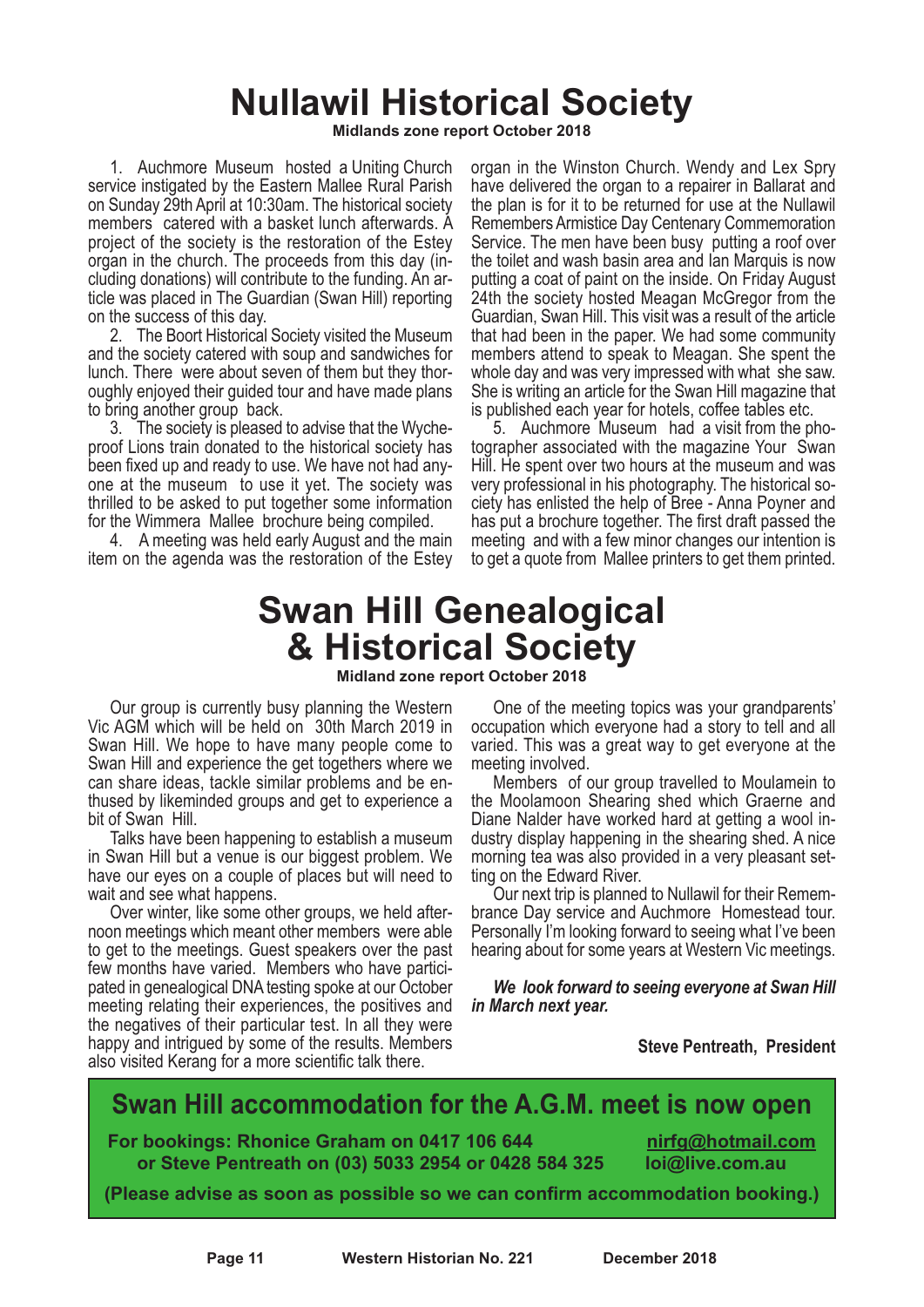### **Frederick John Cato pioneer of Stawell**

Mr Frederick John Cato, a native of Stawell, was born on the Pleasant Creek goldfields in 1858. Fred Cato's grandparents, William and Elizabeth Cato, landed in 1830 in Western Australia and sometime later moved to Tasmania.

William and Elizabeth Cato died there and were survived by three children William, Sophia and Edward. Edward Cato (Frederick John's father) sought a living in Adelaide and while there married Catherine Nimmo. He went to work in Western Australia and then moved to Melbourne.

Edward, his wife Catherine and three children followed the "gold rush" and sought gold on the alluvial gold-field at Pleasant Creek. They had a total of nine children and their third son Frederick John Cato was born on 15th May 1858 at Pleasant Creek. (He was commonly referred to as Fred Cato). In 1861 the family moved to the "Reefs" quartz gold area about one mile north of Pleasant Creek. (In 1858 Pleasant Creek was named Stawell and in 1869 `Stawell' and the 'Reefs' were merged and became the Borough of Stawell for 88 years - until 1957). Fred Cato attended State School 502 and later became a pupil teacher at the school. In 1879, at the age of 20 years, he went to New Zealand to teach and, before he returned to Melbourne in 1881 he became engaged to Miss Frances Bethune.

While in Melbourne in 1881 he accepted an offer from his cousin Edwin Moran (a grocer) to join him as a trial partner in a business called 'Moran and Cato'which set its sights on a high goal.

Three years later in 1884 he married Frances in New Zealand.They had eight children. The trial of the Moran and Cato business was so

successful that the firm owned 30 shops around Victoria by 1890. By 1932 Moran and Cato had 114 branches in three States. The firm used revolutionary principles and practices with success resulting in the growth of a great business enterprise. A branch of Moran and Cato was not established in Stawell because Mr Cato did not want to let the small businesses in the town be affected by a chain store grocer.

Mr. Fred Cato expressed a desire to "be in a position to give money away" and this was no empty sentiment. Mr Cato's donations and endowments in Melbourne were many but he did not forget his birth place.

On his 70th birthday in 1928 Mr Cato returned to Stawell and arranged to spend £100 for every year that he lived which amounted to £7,000. Mr & Mrs Cato invited representatives of the Borough Council, Churches, organisations and leading citizens to attend an afternoon tea in the Town Hall and nearly 300 people attended. Assisted by the Mayor & Mayoress (Cr. & Mrs D. Mitchell), Mr Cato distributed the following cheques — Stawell Hospital £1000; Borough Council £500; State School 502 £500; Mechanics Institute £100; Anglican, Roman Catholic, Presbyterian, and Methodist Churches £100 each; Congregational, and Baptist Churches and Salvation Army £50 each; High, Techni-



**Frederick John Cato**

cal and St, Patrick's Schools £20 each; Belmont College £5. Total £2715.

Regarding the £500 Mr Cato gave to the Borough Council the only stipulation was that is be used for one object, the beautification or betterment of Stawell. In order to carry out Mr Cato's wishes, the Council decided to change the name of Victoria Lake to Cato Park and to spend the money in the beautification of the Park and the provision of children's amusements. Cato Park

was officially opened in October 1930.<br>
Another Stawell "boy" J. P. Whelan, who became<br>
"Whelan the Wrecker" pulled down a building in Mel-<br>
bourne which had a 'Royal Standard'. Mr Whelan pre-<br>
sented the 'Royal Standard'

Mr Fred Cato was noted as "a loyal son of Stawell honoured and commemorated by Stawell". Mr Cato died in 1935 and on his last birthday, distributed money in Victoria equal to one quarter of a million dollars. He was, for many years, a benefactor of many institutions and causes.

#### **September issue of Stawell newsletter**

**I have just come across a great website for transferring large files called WE TRANSFER Simply open free website upload pho- tographs or files and insert your email and recipient's email and send. — editor**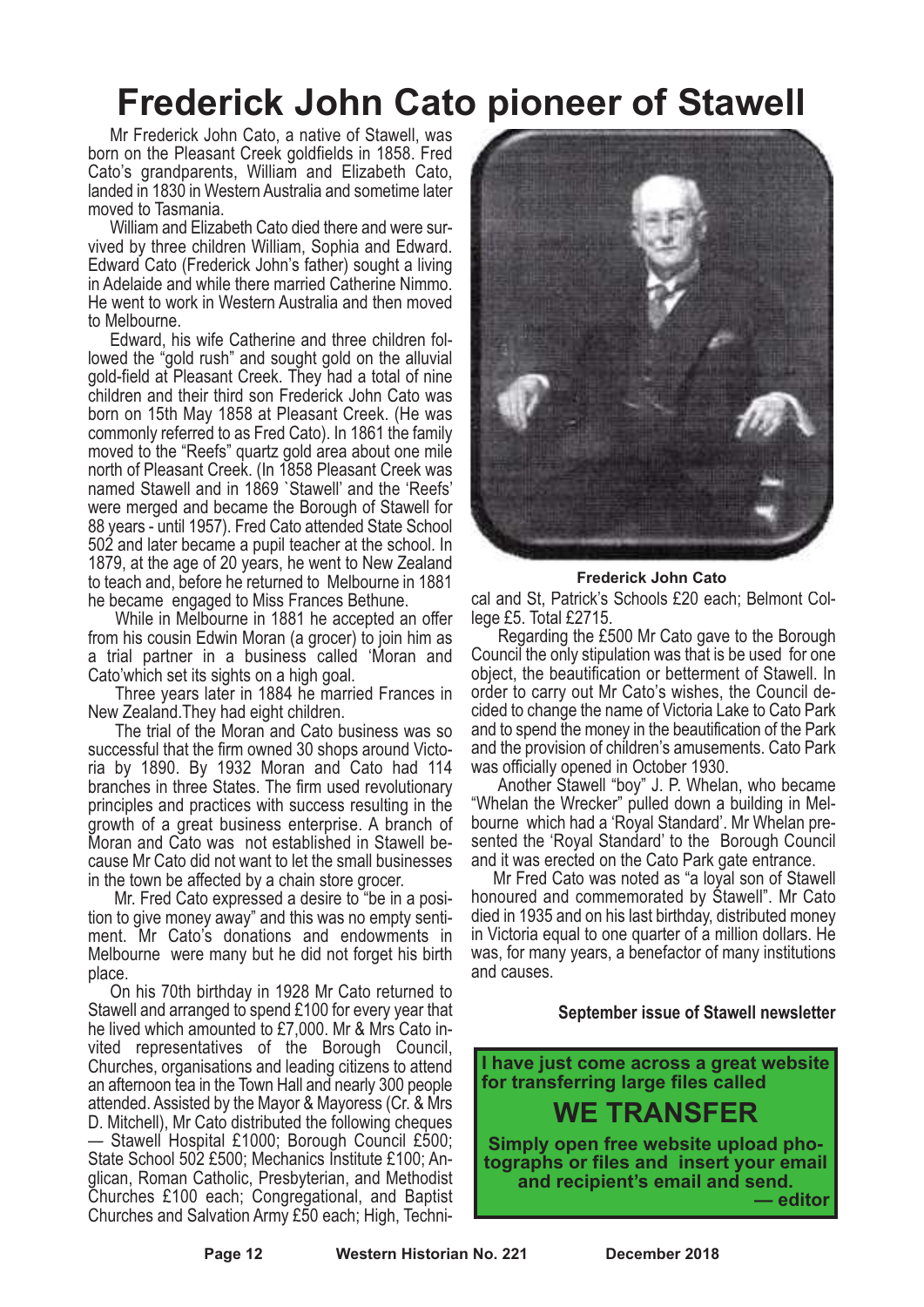### **Passing of progressive pioneer**

**Article appeared in the last issue of the Koroit newsletter which originally appeared in the Koroit Sentinel and Tower Hill Advocate, Koroit Saturday, September 28, 1918**

#### **THE LATE MR. T. F. RUTLEDGE**

There is no one, either living in the district at present, or passed to the great majority, who was more closely associated with the progress and development of this part of the State and so well and widely known and generally respected as the late Mr. T. F. Rutledge. His name will long be remembered by residents for his many acts of charity, kindness and generosity. A man of high scholarly attainments and upright character he was a gentleman of the old school and his passing is regretted, not only by those who had direct business transactions with him over forty years ago but also the descendants of those early settlers who are to-day the owners of comfortable farms on what was known as Rutledge's Special Survey. The late Mr. Rutledge and his brother, Mr. W. R. Rutledge, were the owners in that vast tract of rich agricultural and dairying land extending from the Merri River to Killarney and containing in all 5,000 acres.

Deceased lived the greater part of his life at Werrongurt where he came to reside about 15 years ago. As a breeder of pure Lincoln sheep he was known throughout the whole of the State and was regarded as one of the best judges of Lincolns in Victoria. He was a successful exhibitor at the Royal Show in Melbourne and also at various district shows. He imported for his own use (and also for the late Mr. Stuart Black) some of the highest priced stud Lincoln rams brought here in those days. He was also an importer and breeder of Shorthorn cattle and his estate was noted for the class of sheep and cattle it produced.

Something over 30 years ago he imported a large number of Clydesdale mares from Scotland (noticeable for their breeding and quality) but the venture was not altogether a success financially and after a few years he discontinued horse breeding.

When the co-operative system of dairying took root in this district the late Mr. Rutledge was one of the first to lead the way. Always anxious to take an active part in any thing calculated to advance the interests of the people or the district he entered into the movement enthusiastically. He was a member of the first Board of Directors of the old Farnham factory (now several years extinct) and occupied the position of chairman. He was also a member of the board of directors of the Rosebrook Butter Factory and was one of the first, if not the very first, to introduce the share system in this district. He also served the ratepayers of the Warrnambool Shire and was one of the south riding members for several years.<br>Finding he had too much to attend to he disposed

of 1,500 acres of his estate to Mr J. W. Anderson (known afterwards as Tower Hill Park Estate.) The price paid was £30 an acre and this land was sold by the late Mr. Anderson a few years ago at prices ranging from £70 to £80 an acre. Some years later another portion of the survey estate, containing 400 acres, was sold to Messrs. Anderson and Taylor and subsequently sold by them to local farmers. The remaining portion was disposed of by public auction about 19 years ago and the late Mr. Rutledge, his wife and family severed their con-<br>nection with the district and went to reside in Geelong.<br>A few years later he took up land in New Zealand but<br>returned to Geelong. He subsequently removed to Melbourne where he resided until his death. The late Mr. Rutledge with his wife and family visited England about 26 years ago and remained at home for two years.

Always keenly interested in the welfare of his tenants he was prepared to assist them in every possible way and when it came to the disposal of his land by public auction he was delighted to see his own tenants in many cases, out-bid all competitors.

As an employer he was considerate towards his employees, and was closely concerned in their welfare, when the conacre system was in vogue, and small farmers from all parts of the district came to rent a few acres of land. May Day was a memorable one at Werrongurt, and when bad seasons came with their blighting effects the late Mr. RutIedge was always prepared to listen to the struggling potato grower's tale of woe and it is perhaps unnecessary to add that these bad seasons with their accompanying complaints came fairly often but this is now all past history.

The once popular squire of Werrongurt has gone from the scenes of his earthly activities, but his many kindly deeds will long be remembered by residents of this district.

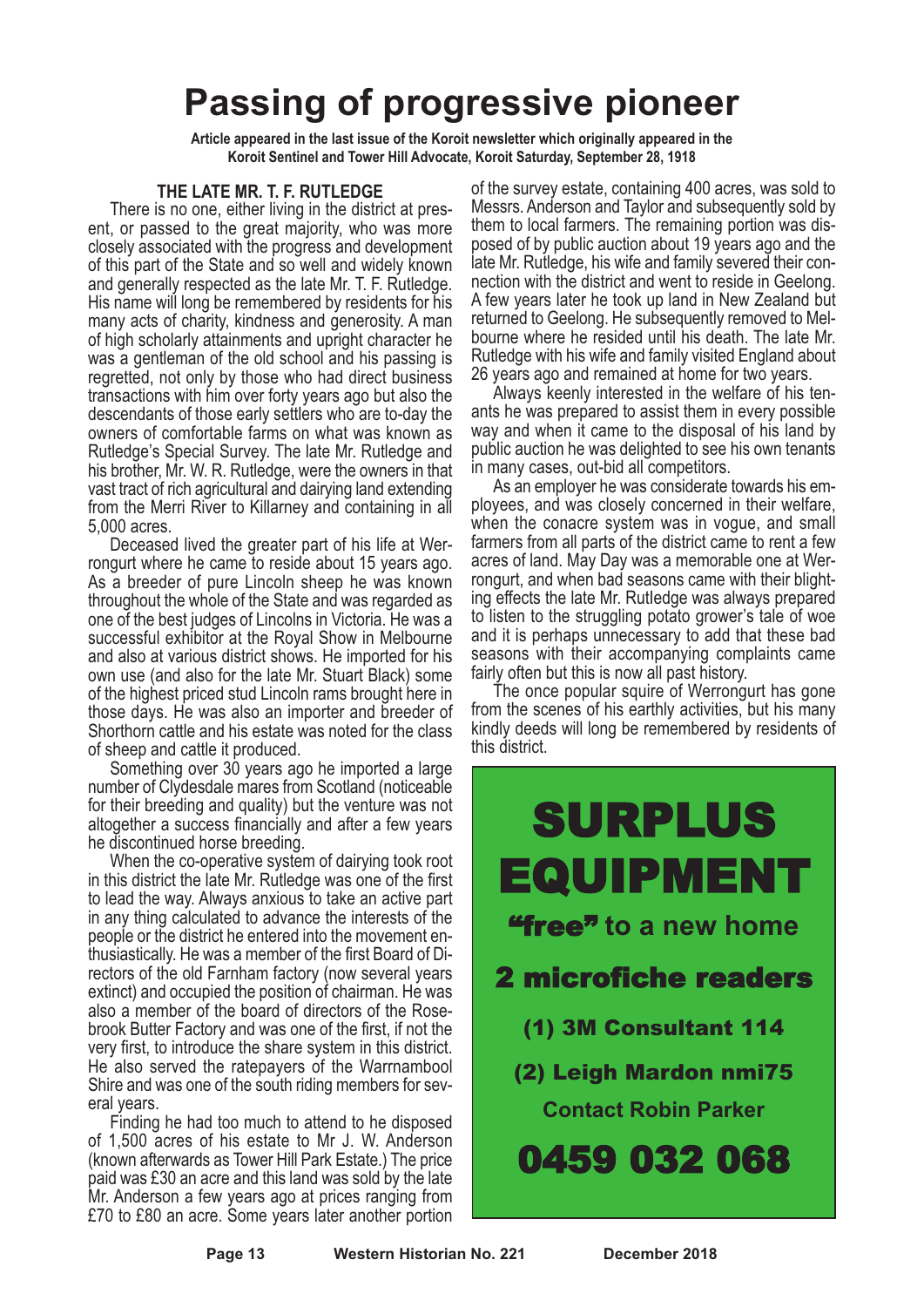### **Minyip & District Historical Society**

**Wimmera zone report October 2018**

As reported at the April meeting the project to name and document all the children in the Minyip cemetery has been completed. This work was mainly done by one of our members, Mr Wayne Jackson, who has spent hours working on the project. It was finished for our last meeting which was on 16 October, and it was a Cemetery Walk. Wayne produced a booklet with general information, and then spoke about the tragic circumstances of 10 families.

In the Minyip Cemetery there are 353 burials of individuals in the  $0 - 20$  age group. 105 have headstone, 133 have no headstones but the site is known and 115 are known to be buried in Minyip Cemetery but site is not known.

The Society received a grant from Horsham Sports & Community Club for \$1620.00, which enabled us to purchase from Births, Deaths & Marriages, the Death Register of some of those unknown. This was of valuable assistance to Wayne. He has now completed a very detailed map of all sections of the Cemetery, the sites, who and where buried and if there is a headstone. Copies of these maps have been given to both the Cemetery Trust and the Historical Society, and both the Trust and the Society are so grateful and appreciative of the work he has done.

Wayne also had all this information at the Minyip Show, which created a lot of interest.

The Society also had as a Guest Speaker Dr. Gillian Heintze, who has family letters written to her father Lesley, who was a student at Concordia College, Adelaide in 1938 & 1939. The letters are a story of the goings-on on the Heintze farm, and what was happening in the area in those years. Now we are scanning these letters to have on file. Fascinating and personal memories of a family.

Wayne Jackson has also been wonderful for the Society by making Trinket boxes from wood taken up from the floor in the building known as 'Emma's'. Part of this building had to be repaired. However, they are beautiful boxes and the proceeds being divided between the Society and the Minyip Progress Association. They have been selling extremely well and have been a great boon to our finances. Wayne by the way grew up in Minyip, with many siblings and cousins. Graduated as a teacher, even came back to Minyip Primary as Head Teacher for a few years. Is now retired with his wife Daphne living in Horsham. But loves coming home!

In an arrangement with the Lions Club, who purchased a new whiz-bang photocopier and is in our building, we are now digitalizing our records. So far, the paper records of our family files, and some of the photos. It will take a long time, but it is a start.

We were fortunate to receive from the Yarriambiack Shire a Sponsorship Grant, which we will use to sponsorship a History Project at the Minyip Primary School. A very busy year for us as we had the WW1 Memorial Wall, then published all articles and letters from Minyip people that were printed in The Minyip Guardian during the years 1914-1918/1919. And the huge Cemetery Project. Now we must think, what to do in 2019!

### **Birchip and District Historical Society**

#### **Midlands zone report October 2018**

Sorry I was not able to be at the Carisbrook meeting. We only found that the meeting was today a couple of days ago. Have not had any of the usual info, invitation etc. I have also taken on secretary of our Birchip group while Dorothy cares for her husband who has dementia.

Our group is very small and as all groups I guess, we would love New and younger members like every other organisation in town. We recently took possession of three original channel diggers which lay languishing in the former Grampians Wimmera Mallee yard. They have to be approved, a few repairs made and we hope to have them housed at Sunset Park the approach to town demonstrating the equipment used to construct the channel system which enabled settlement in a dry area without natural water reserves ....our town and sur-

rounds. They were the life look of our area. We continue to work with the Railway Restoration Committee to keep our Restored Railway Station in

good order and used for a few functions.

We have taken possession of three large pieces of equipment once hosed at the former Grampians Wimmera Mallee yard. One is a Queens Bridge Motors ditchers used to construct the Warranga channel and the other two are smaller ditches used on farm channels. These will be re-located at Sunset Park on the approach to the town of Birchip. They were once the life blood of the town community. That is about all to report except that continued family research and newspaper cuttings for the football and tennis club have been worked on. We have had visits from school students researching the early days of Birchip.

#### **Maureen Donnellon, Secretary**

**.** We hope to keep up better when internet and NBN problems are ironed out.

*As the current editor of the Western Historian I am seeking articles on what is happening in your society or articles from your area of historical interest.*

*Please contact Helen Curkpatrick on haven273@outlook.com*

*or write to 273 Old Hamilton Road, Haven 3401. In word preferred and any photos in jpg format.*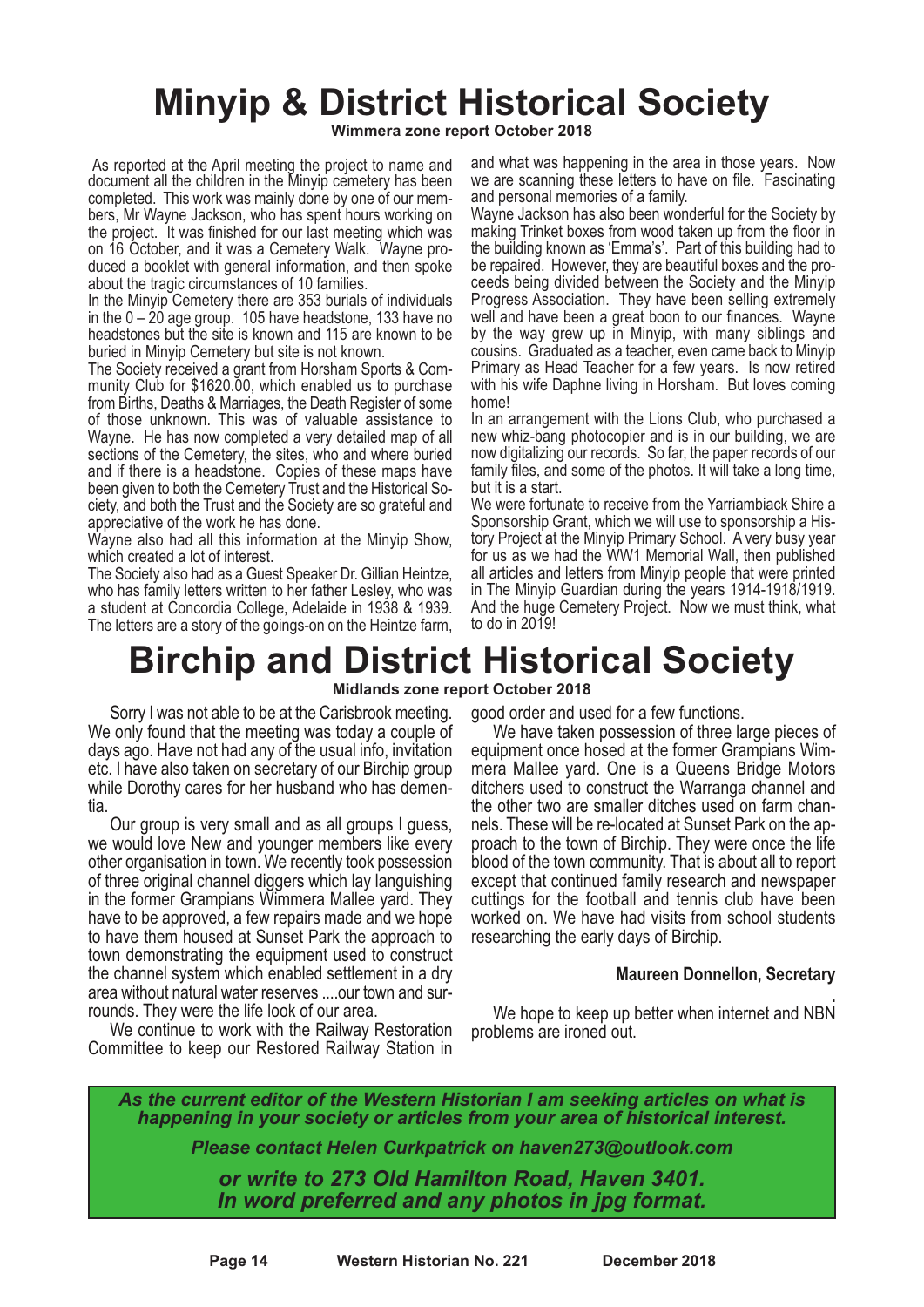### **Ararat & District Historical Society Inc.**

**Wimmera zone report October 2018**

The Ararat & District Historical Society Inc. continues to be active in the Ararat community as the Langi Morgala Museum attracts tourists, schools and tour groups while also providing an important resource for Ararat and district.

The A&DHS has, of late, become involved in local affairs such as the Dobie Avenue of Honour Memorial which will need to be re-established due to the demolition of the old highway duplication and Ararat Mechanics Institute needing a new committee to shore up its future.

We await further improvement to our museum building while Ararat Rural Council decide upon a major re-

furbishment to the rear of the museum Hopefully these will include a disabled toilet and rear ramp to be incorporated into the final section of concrete paving.

A special new exhibit "the Southern Cloud" remains on hold until this concreting is finished. Meanwhile and our volunteers keep up the good work — from restoring & cleaning to cataloguing and digitizing the ever growing collection while greeting visitors and answering queries.

Please accept our apologies for not having a representative at your meeting.

#### **Gerry Bolt - President**

### **Edenhope Mechanic's Institute**

The Edenhope Mechanics Institute and Free library began around 1874. The Committee of that year obtained a Government Library Grant to get it established. It's not known where that building was. In 1887 Mr. David Edgar donated the land the hall

is currently situated on. That hall consisted of an en- trance foyer, main hall, members' room and <sup>a</sup> public meeting room. By 1889 a government grant of £47/3/2 was secured. Once it was completed a letter from the then Shire of Kowree Secretary, Mr. R. Cummin de- clared the building fit to be held as <sup>a</sup> public place for

entertainment.<br>By 1929 it became evident there was a need to ex-<br>pand the hall so fundraising from the community began once again. When the committee decided to expand the original hall, the stage and a dressing room remained. This new hall consisted of stage, main hall two dressing rooms and two ante rooms and was declared open to the public in 1930.

By 1939 the hall was looking for another extension of a supper room and listening to the elders of the community possums visited regularly because there was no lining in it to keep them out.

In 1966 a hard working volunteer named Mrs Jean Burrell put her hand up to be secretary of the hall and was the driving force behind raising monies for the upkeep of the hall. In 1967 it was time for a new supper room to be built. The proposed new supper room had the addition of toilets and kitchen,much delight of the entire community. They could have any sort of enter-

tainment and catering as well.<br>Jean was Secretary from 1966 to 2000, a total of 34 years. She was a tremendous caterer and a beautiful cookmaking making the best 21<sup>st</sup>, engagements and wedding cakes, all beautifully decorated.

The land the Mechanics Hall is situated on had a trustee arrangement and the transfer of ownership to the West Wimmera Shire Council took place in March 2012.

> **It's your newsletter — have your say**

#### **WHAT HAS THE HALL BEEN USED FOR:**

Originally meetings and library, on going meetings and fundraising events for the whole community. In the 1940's the Blind Institute organised concerts to raise money for the blind. In 1952 there was a Queens Competition to raise money for a private school and Convent. School Concerts and plays have been ongoing through the years. There are memories of having a picture theatre in the Hall — it was very popular in the 40's and made a comeback in the 80's.

During World War II the men who enlisted and were given final leave always had an "Open Farewell at the Mechanics Hall. There was a dance in the Hall every Saturday night. The whole town was invited to attend. The sad thing was it was very clear to the community— they didn't know whether these men would ever return**.** Dances of the past transferred into relationships and for some, followed a wedding and a reception in the Hall or Supper room.

Monday May  $20<sup>th</sup>$  1957 was significant as there was a double wedding reception held in the main hall with 200 guests. Debutante Balls have been one of the most popular events over the many years. The last deb Ball, organised by the Hall Committee was in 2015. 21<sup>st</sup> Birthdays, special birthdays, engagements, cabaret's,<br>talent quests were all held in the Mechanics Hall. The Schools' used the hall extensively. The 1980's saw weddings and funerals due to the demolition of the

Catholic Church. There are many individual memories of family and public events over the years the elders of the commu- nity are extremely sad and disappointed about the demise of the Edenhope Mechanics Hall Institute — However the age and ongoing maintenance of this asset was always going to be a challenge particularly public safety. On Saturday 10<sup>th</sup> November 2018 (and 129 years on) the final curtain call for the community to say Good-bye — Farewell was held. A state of the art building will replace the old building for future generations and make more memories.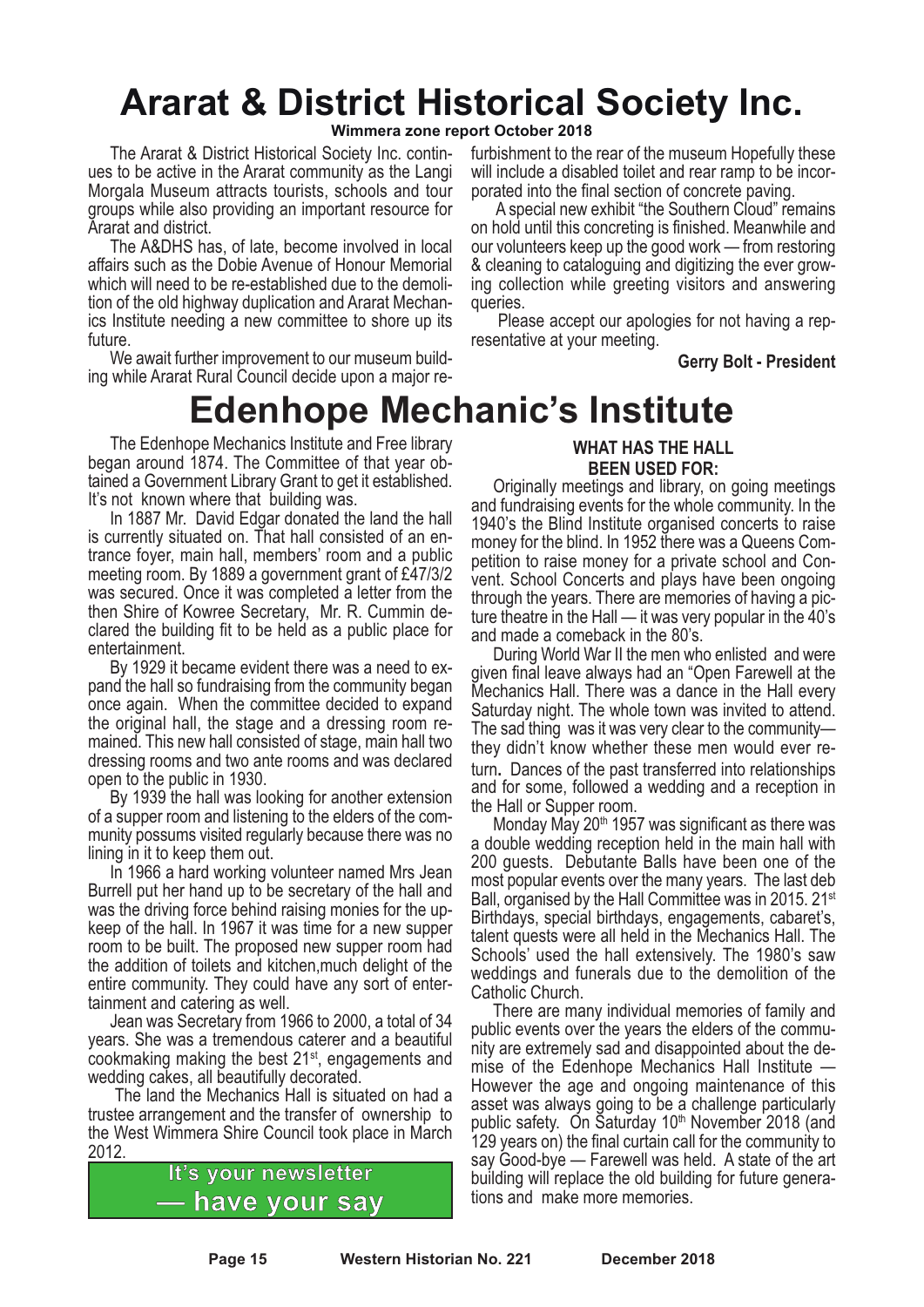### **A tale of the Bryant brothers**

#### **W. S. Griffith**

This is the story of four Bryant brothers; George born 1789; Francis 1795; James 1799 and Edmund 1803 who emigrated to Van Diemen's Land. They were sons of Matthew Bryant and Mary Mills who were tenants of Curry Pool — a farm of some 390 acres in Char-<br>linch and Spaxton parishes in Somerset from 1791.<br>Matthew and Mary were married in Bridgewater in 1784<br>and the older four of their ten children were born there. He died in 1815 and she about 1829. From that time.<br>George held the lease of Curry Pool Farm.

During the 1820's a great many respectable settlers<br>arrived in Van Diemen's Land bringing the letters of recommendation from the Home authorities which entitled them to land. Immigrations of persons with capital was encouraged by Lieut. Governor Arthur who saw immi- gration as the servant of transportation. The convict system was based on assignment and men of capital were needed to maintain it. Land policy in the 1820's discriminated against the less wealthy settler as the size of land grants was proportional to the amount of capital held. The need for recommendation to the Gov- ernor and the high cost of travel to Van Diemen's Land

also discouraged the poorer person. Of the brothers James and Edmund, both bache- lors, went first. They wrote jointly from Guild Hall Coffee Shop, London to Earl Bathurst on April 25, <sup>1823</sup> solic- iting <sup>a</sup> land grant in Tasmania. Their letter of recom- mendation to Lieutenant Governor Sorell was dated April 30, 1823. They sailed in the ship Aguilar, <sup>32</sup> tons, and arrived in Hobart on February 4, 1824. After arrival in Hobart (with about £1,000 capital

each) James and Edmund Bryant took up land near Jericho. This is about seventy kilometres by road north of Hobart. Even forty years later it was fairly wild coun- try. James was granted <sup>800</sup> acres and Edmund 700. Afterwards they were to receive further grants of <sup>700</sup> and <sup>800</sup> acres on account of additional stock imported. Lengthy sea voyages or <sup>a</sup> lonely life in the bush are

good for romance. In October 1824 at Hobart James Bryant married Ann Roe (the widow of Thomas Roe an- other passenger on the Aquilar who had died on the voyage out.)

Meanwhile Edmund had departed again for England in the brig Woodlark, 196 tons, on April 4, 1824. There he married Jane Mogg by licence on February 15, 1825 at St. Mary's Church, Bridgewater. They were to have seven children. Edmund arrived back in Hobart in the brig Mountaineer on October 24, 1825 with his bride and Francis Bryant with his wife and five children. They brought pure-bred sheep and cattle and a two year-old thoroughbred stallion as well as goods for sale. Francis had married Jane Carver about 1815. They were to have a further six children in Tasmania.

The brothers did much jointly and had <sup>a</sup> store in Ho- bart which was also <sup>a</sup> butchery at one stage. They im- ported pure-bred sheep and cattle and ran stock on their various properties. It seems James and Edmund

ran their properties at Jericho jointly. However before James died on January 27, <sup>1833</sup> Edmund had leased "Trafalgar" at Evandale and was in occupation by Oc- tober 1831. He was to run other properties later. Francis Bryant received (with William Nicholls) <sup>a</sup>

grant of 1,118 acres in Bandon Parish in 1826 and 700 acres in Newark Parish in 1827. He also was to own or

As Edmund Bryant imported the first thoroughbred. stallion, Viscount, it seems likely that the brothers were much involved in racing.

In spite of Governor Arthur's disapproval there had been <sup>a</sup> day of horse racing on the Fourteen Tree Plain, Jericho as far back as April 3, 1826. The day following these races a meeting was held at Jericho at which it was unanimously decided to form a Turf Club with a limit of fifty members. This was the foundation of the Tasmanian Turf Club and was the first club in V. D. L. to use the word "Tasmanian". Meanwhile, back in England, George still held the

lease of Curry Pool when the property was sold in Oc- tober <sup>1833</sup> when he was 44. Although the lease at <sup>a</sup> rent of £520 a year was for 14 or 21 years from Michaelmas 1831 George and his family sailed to join his brothers in Van Diemen's Land aboard the Sarah, (a ship of 488 tons.) She sailed from London on Octo-<br>ber 14, 1834 and arrived in Hobart on February 14,<br>1835.

George Bryant had married Ann Legg in Bristol in 1811 and they had ten children between 1812 and 1833. It would appear that George and his family lived with his brother Francis at "Redlands", Plenty for some years after arrival in Van Diemen's Land —probably until Francis left "Redlands" on expiration of the lease at the end of 1841. George died in Hobart on November 8, 1853. His wife Ann Legg seems to have gone to live with her son James in Victoria soon after. She died on December 7, <sup>1867</sup> aged <sup>77</sup> years at his property Frog- moor Farm, Yarram Creek. As early as <sup>1836</sup> Edmund and Francis Bryant (with

John Atkin) had shipped 1,000 sheep to Port Phillip where Atkin had them at Salt Water River, twenty miles from what became Melbourne. Edmund and Francis were signatories that year of a Memorial from settlers at the Port Phillip to Governor Sir Richard Bourke re- questing the same consideration in respect to land grants as the Port Phillip Association (which wanted a monopoly.) Both Edmund and Francis made several crossings of Bass Straight in the next ten years.

In 1845 Edmund and family were living at "Kingston" near Ben Lomond, their property of 5,000 acres thirty miles from Launceston. T. Thorpe reported to the police magistrate, Fingal, on March 22, 1845.

About 8 o'clock this evening two armed men (Priest and Smith) went to Mr. Bryant's hut near Ben Lomand. The bushranger's presented their pieces and ordered them to remain quiet. One of them tied up the men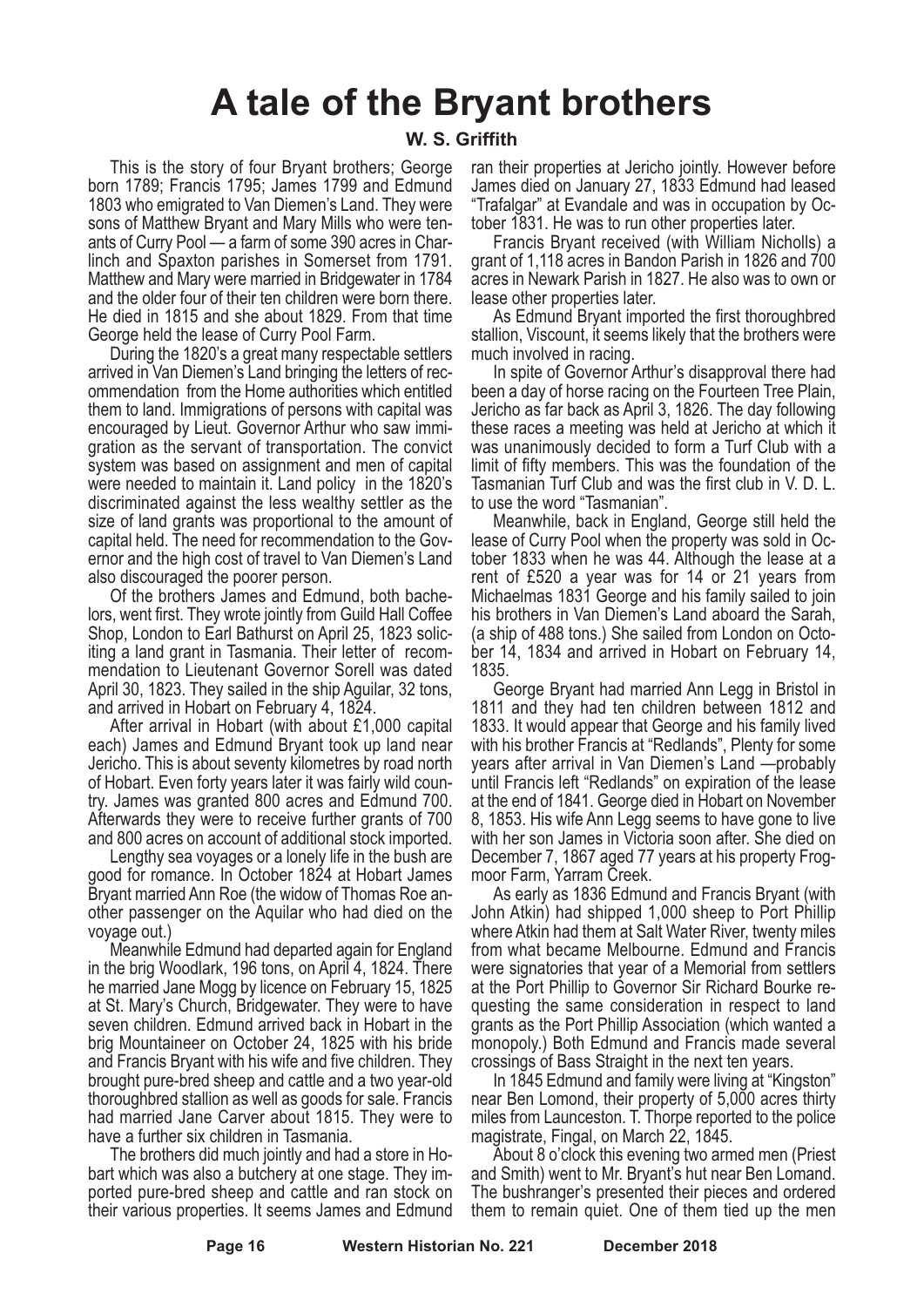whilst the other stood sentry (there were eight men in the hut). They then marched the men up to the house and opened the parlour door and ordered Mr. Bryant and his family into the kitchen – they demanded the key of the stores which was given to them by Mr. W. Bryant (16 year old son). One remained sentry over the whole of them while the other plundered the stores of the fol- lowing food stuffs viz. <sup>a</sup> quantity of tea and sugar, to- bacco, flour, two new hats, <sup>a</sup> topcoat (black pitch cloth,) <sup>a</sup> double barrel gun (percussion), one pair blankets, one pair of white fustian trousers and two white shirts, etc. which they packed up in their knapsacks and after drinking two glasses of ale they . . . (left) cautioning Mr. Bryant and his servants not to report them for an hour and a half.

It was in late 1845 that Edmund Bryant moved to the Port Phillip District with his family. They sailed from Launceston in the Tamar on October 25, 1845 and arrived in Melbourne on 31<sup>st</sup> of that month. He was at first at "Charlotte Plain" station of Hector Norman Simson (who later married his daughter Jane) before acquiring "Cairn Curran" in 1848. It was there that he died on April 21, 1849. His wife, Jane Mogg, survived him and all her sons and her eldest daughter. From 1870 she lived at Hamilton House in Lennox Street, Richmond, Melbourne, where she died on December 28, 1893 aged 95 years.

On August 20, 1845 Francis offered 2,186 acres at Jerusalem for lease. It is not clear when Francis and his family left Tasmania for Victoria but it may well have been about this time. By daughter Eliza's account they certainly were living in Melbourne by 1850/51. The Victorian Electoral Rolls for 1856/57 show Francis Bryant, Gentleman at 27 La Trobe Street, Melbourne. His wife Jane Carver died on March 15, 1857 at Victoria Street, Melbourne aged 65 years.

Francis Bryant of Spaxton Cottage, South Yarra, Melbourne born Charlinch, Somerset, late of Surrey, Gentleman aged 63 married Lucy Matilda (nee Marzetti) aged 38 widow of George John Marzetti on March 9, 1859 at Christ Church, South Yarra, A Marzetti family was prominent in the New Norfolk area in Tasmania. Francis Bryant died in London, England on January 29, 1863. The Bryant brothers of Somerset were well known for improving the quality of stock in Tasmania in difficult pioneering days.

**Edmund Bryant's descendants have farmed in the Maryborough District for several generations much of the property was flooded in 1948 and is now under Cairn Curran Reservoir. The Bryant descendant's sold "Cairn Curran" earlier this year.**

**From the Tasmanian Ancestor June 1998.**

#### **Balmoral and District Historical Society**

**Wimmera zone report October 2018**

#### **Balmoral and District Historical Society** *"News flash"*

The Balmoral Historical Society is proud to announce that, through the 'Living Heritage Grants Programme at Heritage Victoria, its application has been successful.

The Society has been granted \$50,000 to restore the Balmoral Courthouse. Finally after many years of investigation, fund raising and grant applications the Courthouse will once again be able to be used by the Society for displays and meetings and be part of the community again.

The Courthouse has to be restored from the ground up. As with many early buildings in this area it is sitting

on the ground. So excavation work will begin next week and consist of replacement of weatherboards, floorboards, lining boards and will finish with a new roof, downpipes and guttering.The building is to be painted both internally and externally.

Many of the furnishings and artefacts are still intact and so the Courthouse will be predominately set up as Court but adapted for displays. Hopefully all this will be completed in the New Year.

The Society has recently been receiving many donations to its collection and Restoration Fund. We think that this is due to the news about the restoration of the Courthouse, our Facebook page, items that are placed in the local "Balmoral Bulletin" and Open Garden Days at historical homesteads this also shows that the Society is alive and well and working in the Community.

# **New Genealogical site found** *Genealogy Victoria Australia*

**While browsing Facebook recently I found an interesting website where local family historians can leave and place messages on lost and found family members and brick walls, (which we all find at some time in our research.)**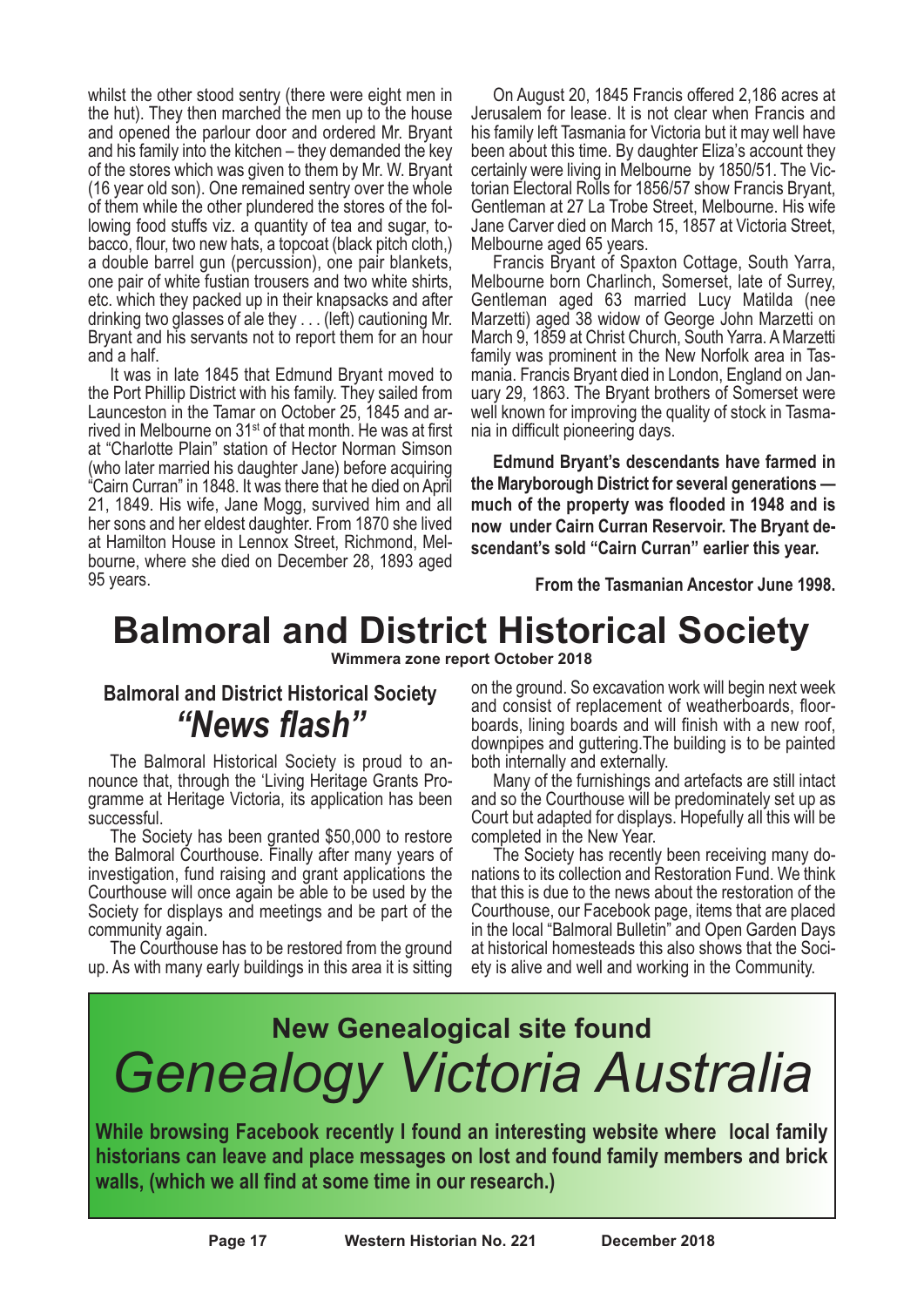## **History Road Trip site developed**

#### **Using internet technology to bring historical information to the public By John Kumm, Donald**

One of the problems local history groups have always experienced is that of encouraging more interested visitors to the region and thus promoting the

services offered by the group. Our groups rely on volunteers and dedicated staff to provide advice, resources and reference materials to members of the public who make contact in order to discover more about history and traditions.

In many cases visitors come to a community in order to discover more about the history and lifestyle of early members of their family.

Other visitors express a strong interest in specific industries or activities that were part of the way of life in a town or region in days past. Examples of such activities could be gold mining, farming, transport, etc.

However a number of issues seem to be common amongst most, if not all, of these groups.

These include:

Letting members of the public know about the availability of the historical information that is available, (including old maps, genealogical resources, photographs) and of course local knowledge held by the members of the group.

Finding more ways of getting visitors to our information centres, (so that we may have the chance to communicate with them and therefore assist them in their search for information )

Ensuring that the information that we are able provide is accurate as well as comprehensive – sometimes a challenge particularly if volunteers are not completely au fait with all of the resources available to meet <sup>a</sup> spe- cific request

A recent issue that was raised at a meeting of the Donald History and Natural History Group made me aware of the need for more information.

It involved a short letter sent by a member of the public that referred to the state of a signposted historical marker located on the Sunraysia Highway between St Arnaud and Donald. The letter requested that attention be paid to tidying up the site and simplifying access from the roadway to the marker itself.

Unfortunately this communication eventually found its way into State Government bureaucracy and it was quite some time before it was passed on to the Buloke Shire for attention.

After a short time the Buloke Shire passed the letter on to our group and the issue was discussed, many months after the letter had been written.

It eventuated that the historical site in question was situated on the boundary of Buloke and Northern Grampians Shires and, in fact, came under the auspices of Northern Grampians.

What this issue indicated to me was that there is a very limited amount of data available in the public arena to identify these historical markers that are very widely

distributed around the country. Except for <sup>a</sup> number of the more substantive mark- ers (such as the Burke and Wills memorials and the memorial of the Major Thomas Mitchell expedition near Wedderburn,) it's difficult to locate those markers that relate to less "important" matters in the history of Aus-<br>tralia

However, for the purposes of meeting the needs of our visitors, it is often these overlooked historical factors that are of the most importance. Upon consideration of the issues mentioned above

I decided to develop an internet based tool that is specifically aimed at promoting points of local historical interest.

#### **As a result, the History Road Trip site http://historyroadtrip.com.au**

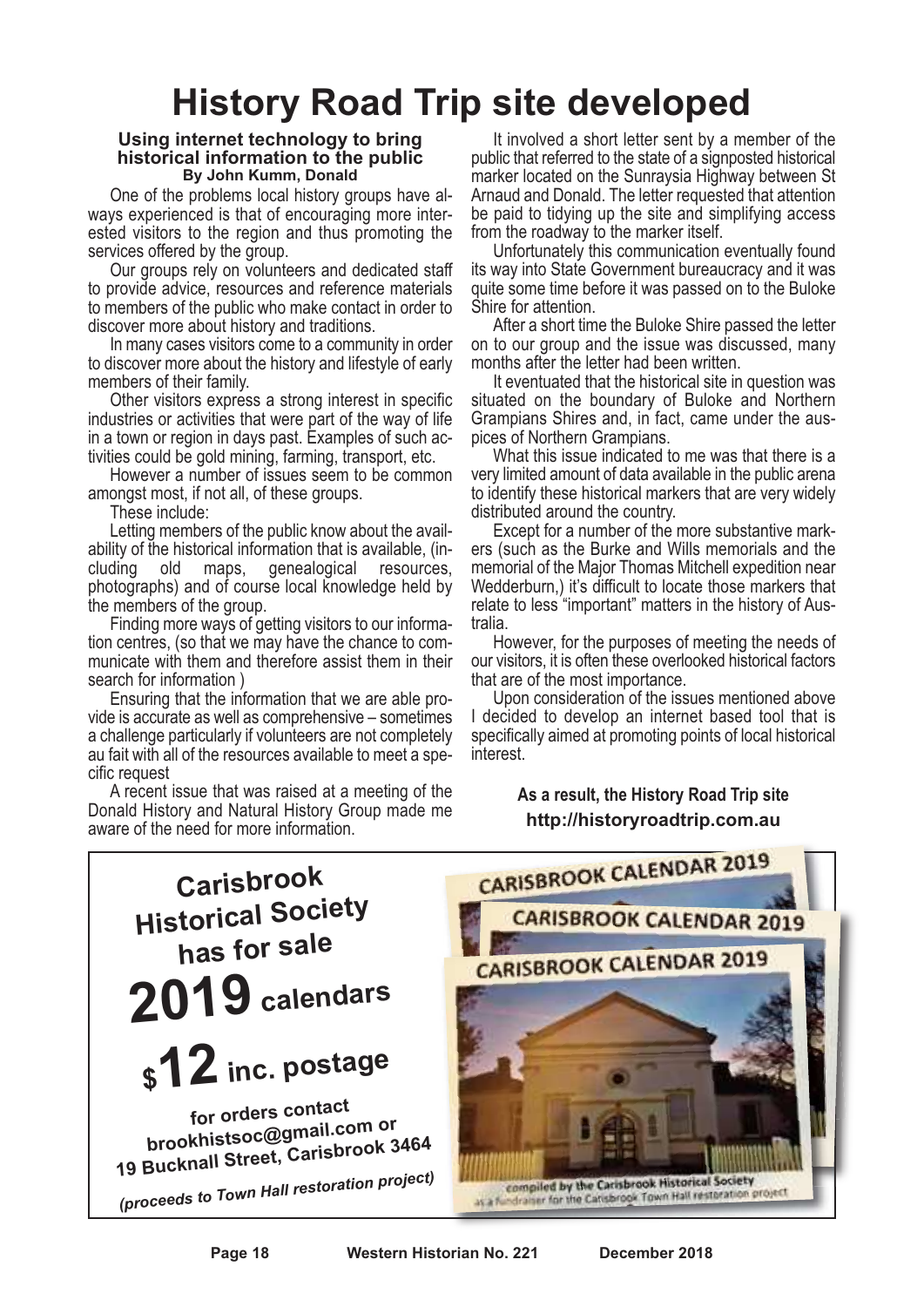## **WVAHS — Midlands zone meeting**

**Carisbrook October 2018**

Meeting opened at 10.30am by Judy Healey following morning tea.

**Roll Call:** Judy Healey, Robin Parker, Nancy Egan Jeffrey Mikkelsen, Nancy Fergeus, Alex Stoneman (Carisbrook), Marion Melen, (Maryborough), Mary Davidson, (East Loddon), Carolyn Olive, (Charlton), Steve Pentreath, (Swan Hill), John Kumm, Mary Archibold, Dot McKay, Beryl Pearse and Ann Dunstan (Donald).

*Apologies:* Birchip, Nullawil, Dunolly, Charlton, East Loddon, Margaret Haines, (Midland), Gwen Twigg (East Loddon), Barry and Kaylene James (Nullawil), John Davidson (Donald).

*Reports:* Donald, Nulawil, Swan Hill, Dunolly. Marion Melen of Midlands told of the success of the Wal Richards wedding photo exhibition which was a

great success.<br>Steve Pentreath (Swan Hill) told of the changes to information to marriage certificates and the application

to marry. Loddon soldiers WWI and WWII at Serpentine finds <sup>326</sup> in total. John Beck e-book 1850-1950 Bendigo Trotting

Club.

The Mud and Blood at Charlton on Pompy Elliott received \$12,000 grant.<br>The WVAHS website is up and runnning.

*General***:** Swan Hill AGM March 31, 2019 at the Starbroke Hall including accommodation and dining room.

Group contact details — see WVAHS newsletter. for

details.<br>Carisbrook Historical Society are holding an exhibi-<br>tion on Soldier Settlement in November, 2019.<br>Steve Pentreath: Colac spoke of need for Soldier

Settlement information in the area.

Research fees: Nullawil \$15 and 50c per page,East Loddon \$20, Swan Hill \$10, Gisborne \$30, Midlands \$30 and Carisbrook \$20.

John Kumm of Donald showed a slideshow of points of interest in towns, history road trips showing locations of monuments, cemeteries, historical societies, schools, churches etc. John has developed a website to show locations called historyroadtrips.com.au

Call it up on Google and give it a go. Site will give latitude and physical address for each search.

#### *The next Midlands zone meeting will be held at Cohuna in 2019.*

Carisbrook meeting closed at 12 noon followed by lunch and a tour of the Carisbrook Historical Society rooms and Town Hall building.

**It's your newsletter**

**— have your say**

### **SHIRE MONEY STOLEN**

**From Tailings, newsletter of the Goldfields Historical & Arts Society, Dunolly**

Frank Pickersgill Cheetham was born in Tarnagulla in 1871 to James and Mary Cheetham. James was both secretary of the Shire of Bet Bet and a councillor for the Borough of Tarnagulla. He was the mayor of Tarnagulla for four years. James also entered the Victorian parliament and was the MLA for the Dunolly Electorate. This meant he was holding three positions at the same time. James died in 1890 from injuries received in a buggy accident.

Frank gained employment as valuer to the Shire of Bet Bet and assistant to the secretary. Then when he turned twenty-one took over his father's former position as secretary. He was also the rate collector. Earlier there had been a slight blemish to his name when secretary of the Tappit Hen Mining Co in Tarnagulla. The company owed money leading to creditors stepping in and seizing the property. In retrospect this was an early warning that was ignored.

One of Frank's first decisions as secretary of the shire was to introduce carp into the reservoirs.

He married Louisa Hodges from Laanecoorie in 1897 and the following year they had twin boys. The family lived in Dunolly in the house behind the shop at 107 Broadway.

In May 1899 the Shire of Bet Bet received notice that money from the Public Works Department had been misappropriated. This was backed up by inspector Martin and Mr Drake an auditor.

The council decided to hold a special meeting to discuss the resignation of Frank Cheetham the secretary. Some councillors refused to hand over the books to the Government auditor — instead they suggested an internal audit should be sufficient. However councillors Joseph Freemantle and Thomas Fotheringham moved that their books be given to the Government auditor and their motion was carried.

Frank went for a trip to Melbourne and was seen at a suburban racecourse in early July. Soon after, it is assumed, he took a passage to Western Australia. The police issued a warrant for his arrest on two charges of embezzlement totalling only £14/10/-. This small amount gave the public a false impression of his crimes as the amount missing was so much more. The police also obtained a photograph of Frank Cheetham which they sent to all the Victorian police stations in a restricted part of the Police Gazette. For some unknown reason they never released the photo to the public.

**— John Tully, President.**